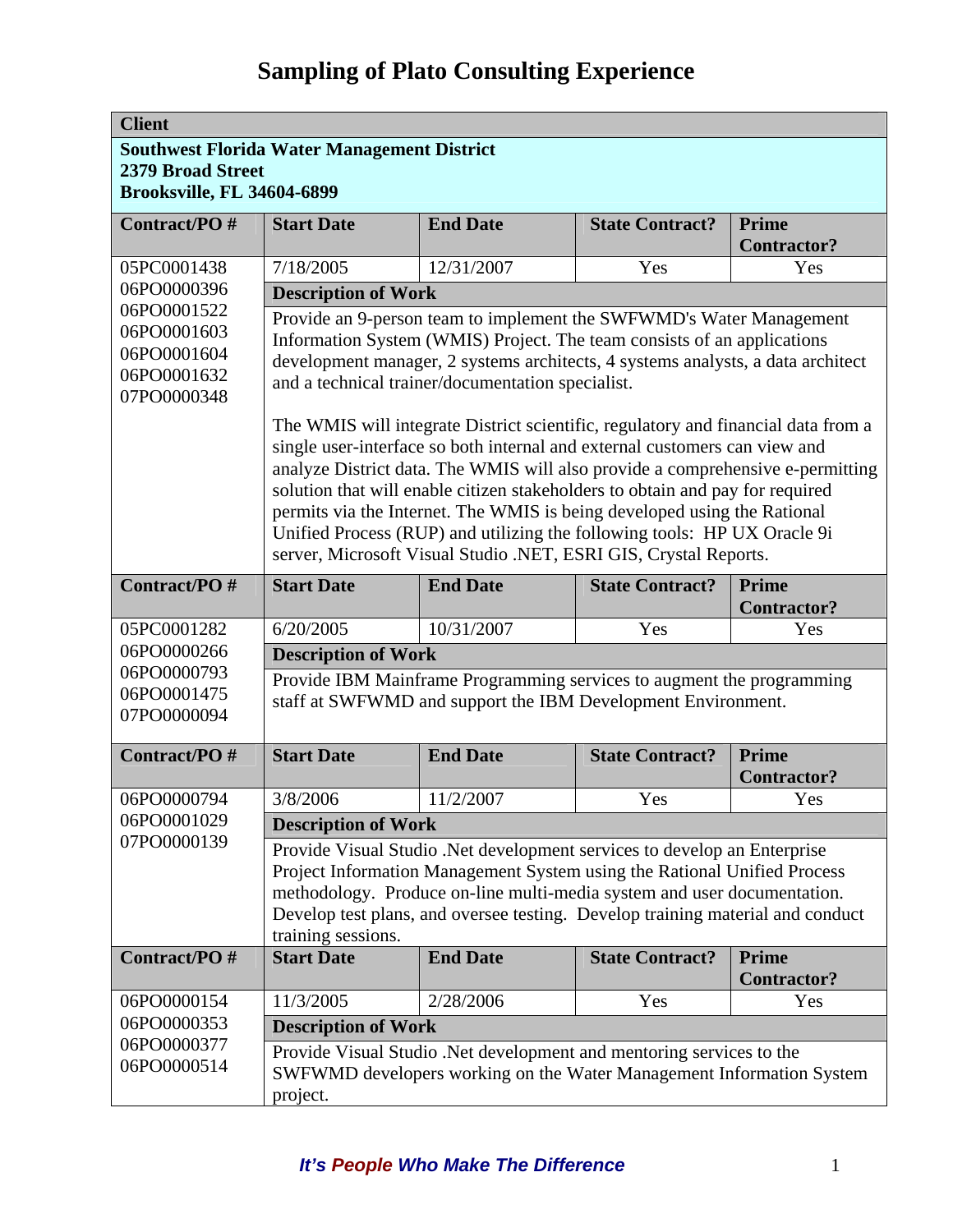| Contract/PO#                                                  | <b>Start Date</b>                                                                                                                                                                                                                                                                                                                          | <b>End Date</b>                                                                                                                                                                                                                                                                                                                                                                                                                                                       | <b>State Contract?</b> | Prime<br><b>Contractor?</b>        |  |
|---------------------------------------------------------------|--------------------------------------------------------------------------------------------------------------------------------------------------------------------------------------------------------------------------------------------------------------------------------------------------------------------------------------------|-----------------------------------------------------------------------------------------------------------------------------------------------------------------------------------------------------------------------------------------------------------------------------------------------------------------------------------------------------------------------------------------------------------------------------------------------------------------------|------------------------|------------------------------------|--|
| 05PCSOW0147                                                   | 7/15/2005                                                                                                                                                                                                                                                                                                                                  | 11/1/2005                                                                                                                                                                                                                                                                                                                                                                                                                                                             | Yes                    | Yes                                |  |
|                                                               | <b>Description of Work</b>                                                                                                                                                                                                                                                                                                                 |                                                                                                                                                                                                                                                                                                                                                                                                                                                                       |                        |                                    |  |
|                                                               | Develop an employee data human resources portal for the purposes of displaying<br>basic employee HR and payroll data, enabling on-line submission of changes to<br>basic data and selection of benefits during open enrollment periods. The portal<br>will be developed in Visual Studio .Net following the Rational Unified Process.      |                                                                                                                                                                                                                                                                                                                                                                                                                                                                       |                        |                                    |  |
| <b>Client</b>                                                 |                                                                                                                                                                                                                                                                                                                                            |                                                                                                                                                                                                                                                                                                                                                                                                                                                                       |                        |                                    |  |
| <b>2379 Broad Street</b><br><b>Brooksville, FL 34604-6899</b> | <b>Southwest Florida Water Management District</b>                                                                                                                                                                                                                                                                                         |                                                                                                                                                                                                                                                                                                                                                                                                                                                                       |                        |                                    |  |
| Contract/PO#                                                  | <b>Start Date</b>                                                                                                                                                                                                                                                                                                                          | <b>End Date</b>                                                                                                                                                                                                                                                                                                                                                                                                                                                       | <b>State Contract?</b> | <b>Prime</b><br><b>Contractor?</b> |  |
| 05PC0000185                                                   | 11/8/2004                                                                                                                                                                                                                                                                                                                                  | 7/28/2005                                                                                                                                                                                                                                                                                                                                                                                                                                                             | Yes                    | Yes                                |  |
| 05PC0000717                                                   | <b>Description of Work</b>                                                                                                                                                                                                                                                                                                                 |                                                                                                                                                                                                                                                                                                                                                                                                                                                                       |                        |                                    |  |
| 05PC0000718<br>05PC0000719<br>05PC0000859<br>05PC0001087      | Conduct training classes and one-on-one mentoring sessions to improve the<br>application development process by educating team members on various<br>disciplines and procedures as described in the SWFWMD Development<br>Standards & Procedures document. Training classes will be conducted with a<br>maximum of six students per class. |                                                                                                                                                                                                                                                                                                                                                                                                                                                                       |                        |                                    |  |
| Contract/PO#                                                  | <b>Start Date</b>                                                                                                                                                                                                                                                                                                                          | <b>End Date</b>                                                                                                                                                                                                                                                                                                                                                                                                                                                       | <b>State Contract?</b> | Prime<br><b>Contractor?</b>        |  |
| 05PC0000184                                                   | 11/1/2004                                                                                                                                                                                                                                                                                                                                  | 2/7/2005                                                                                                                                                                                                                                                                                                                                                                                                                                                              | Yes                    | Yes                                |  |
|                                                               | <b>Description of Work</b>                                                                                                                                                                                                                                                                                                                 |                                                                                                                                                                                                                                                                                                                                                                                                                                                                       |                        |                                    |  |
|                                                               |                                                                                                                                                                                                                                                                                                                                            | Develop a training course to improve the application development process by<br>educating team members on various disciplines and procedures as described in<br>the SWFWMD Development Standards & Procedures document.                                                                                                                                                                                                                                                |                        |                                    |  |
| Contract/PO#                                                  | <b>Start Date</b>                                                                                                                                                                                                                                                                                                                          | <b>End Date</b>                                                                                                                                                                                                                                                                                                                                                                                                                                                       | <b>State Contract?</b> | <b>Prime</b>                       |  |
|                                                               |                                                                                                                                                                                                                                                                                                                                            |                                                                                                                                                                                                                                                                                                                                                                                                                                                                       |                        | <b>Contractor?</b>                 |  |
| 04PC0003110                                                   | 9/7/2004                                                                                                                                                                                                                                                                                                                                   | 10/29/2004                                                                                                                                                                                                                                                                                                                                                                                                                                                            | Yes                    | Yes                                |  |
|                                                               | <b>Description of Work</b>                                                                                                                                                                                                                                                                                                                 |                                                                                                                                                                                                                                                                                                                                                                                                                                                                       |                        |                                    |  |
|                                                               |                                                                                                                                                                                                                                                                                                                                            | Provide consulting services to develop .net programming standards.                                                                                                                                                                                                                                                                                                                                                                                                    |                        |                                    |  |
| Contract/PO#                                                  | <b>Start Date</b>                                                                                                                                                                                                                                                                                                                          | <b>End Date</b>                                                                                                                                                                                                                                                                                                                                                                                                                                                       | <b>State Contract?</b> | <b>Prime</b><br><b>Contractor?</b> |  |
| 04PC0002629                                                   | 6/1/2004                                                                                                                                                                                                                                                                                                                                   | 9/30/2005                                                                                                                                                                                                                                                                                                                                                                                                                                                             | Yes                    | Yes                                |  |
|                                                               | <b>Description of Work</b>                                                                                                                                                                                                                                                                                                                 |                                                                                                                                                                                                                                                                                                                                                                                                                                                                       |                        |                                    |  |
|                                                               |                                                                                                                                                                                                                                                                                                                                            | Provide a 6-person team to implement the Water Use Tracking System. The<br>team consists of a project manager, 3 developers, a documentation/training<br>specialist and an analyst/technical writer. This is the implementation phase of<br>the project to build upon existing databases and systems to develop a GIS-based<br>decision support system for tracking water use. It is a follow-on to the previous<br>Requirements Phase completed by Plato Consulting. |                        |                                    |  |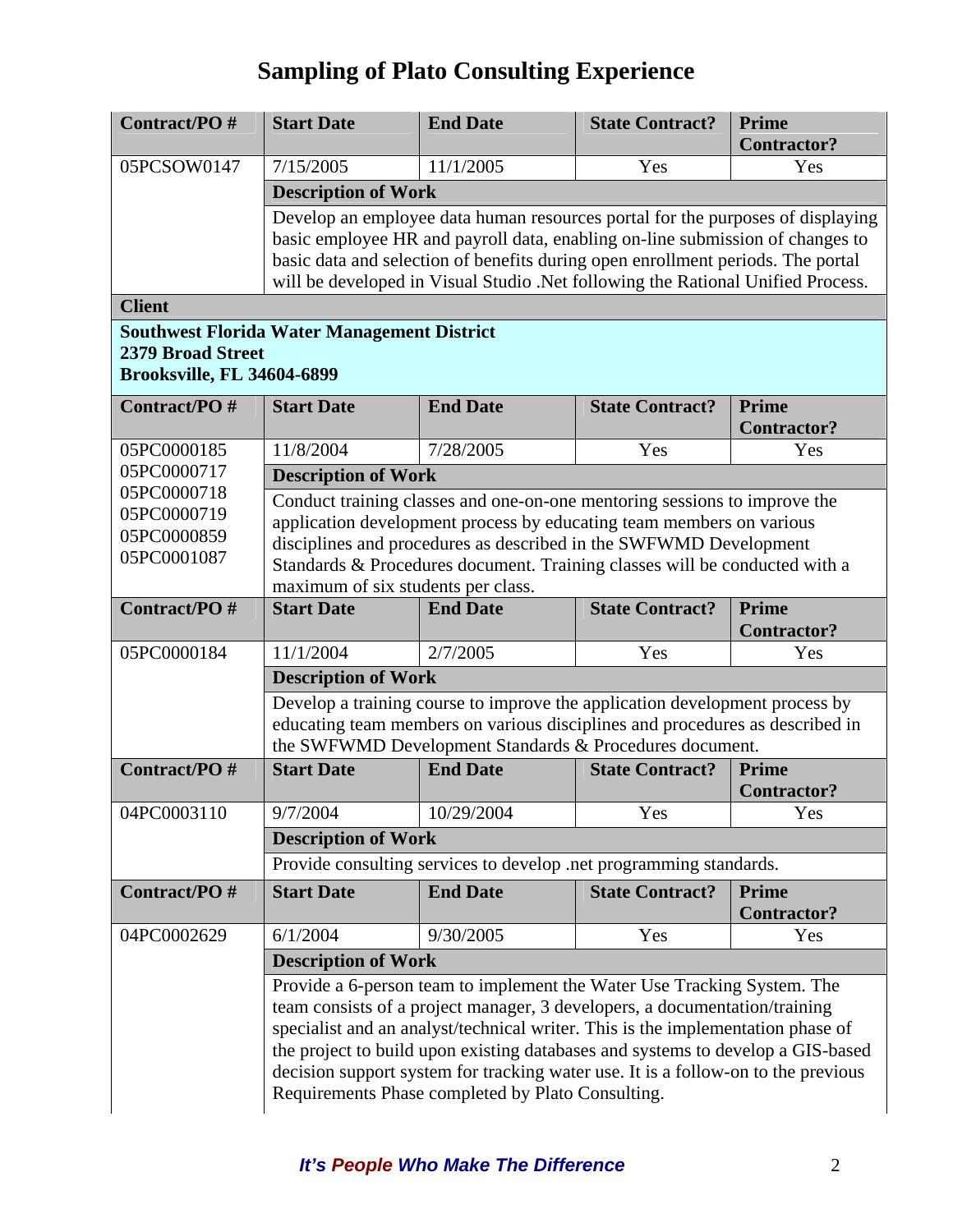| Contract/PO#                                                                                                                                                                                                                                                                                                                                                                                                                                                                                                                                                                                                                                                                       | <b>Start Date</b>                                                                                                                                                                                                                                                                                                                          | <b>End Date</b>                                                                                                                                                                                                                                                                                      | <b>State Contract?</b> | <b>Prime</b>                |  |
|------------------------------------------------------------------------------------------------------------------------------------------------------------------------------------------------------------------------------------------------------------------------------------------------------------------------------------------------------------------------------------------------------------------------------------------------------------------------------------------------------------------------------------------------------------------------------------------------------------------------------------------------------------------------------------|--------------------------------------------------------------------------------------------------------------------------------------------------------------------------------------------------------------------------------------------------------------------------------------------------------------------------------------------|------------------------------------------------------------------------------------------------------------------------------------------------------------------------------------------------------------------------------------------------------------------------------------------------------|------------------------|-----------------------------|--|
|                                                                                                                                                                                                                                                                                                                                                                                                                                                                                                                                                                                                                                                                                    |                                                                                                                                                                                                                                                                                                                                            |                                                                                                                                                                                                                                                                                                      |                        | <b>Contractor?</b>          |  |
| 04PC0002422                                                                                                                                                                                                                                                                                                                                                                                                                                                                                                                                                                                                                                                                        | 5/17/2004                                                                                                                                                                                                                                                                                                                                  | 6/30/2004                                                                                                                                                                                                                                                                                            | Yes                    | Yes                         |  |
|                                                                                                                                                                                                                                                                                                                                                                                                                                                                                                                                                                                                                                                                                    | <b>Description of Work</b>                                                                                                                                                                                                                                                                                                                 |                                                                                                                                                                                                                                                                                                      |                        |                             |  |
|                                                                                                                                                                                                                                                                                                                                                                                                                                                                                                                                                                                                                                                                                    | Extension of the previous effort to provide a 2-person team to perform systems<br>analysis and design work for the Requirements Phase of the Water Use Tracking<br>System project. The purpose of the project is to build upon existing databases<br>and systems to develop a GIS-based decision support system for tracking water<br>use. |                                                                                                                                                                                                                                                                                                      |                        |                             |  |
| Contract/PO#                                                                                                                                                                                                                                                                                                                                                                                                                                                                                                                                                                                                                                                                       | <b>Start Date</b>                                                                                                                                                                                                                                                                                                                          | <b>End Date</b>                                                                                                                                                                                                                                                                                      | <b>State Contract?</b> | Prime<br><b>Contractor?</b> |  |
| 04PC0001478                                                                                                                                                                                                                                                                                                                                                                                                                                                                                                                                                                                                                                                                        | 2/23/2004                                                                                                                                                                                                                                                                                                                                  | 5/14/2004                                                                                                                                                                                                                                                                                            | Yes                    | Yes                         |  |
|                                                                                                                                                                                                                                                                                                                                                                                                                                                                                                                                                                                                                                                                                    | <b>Description of Work</b>                                                                                                                                                                                                                                                                                                                 |                                                                                                                                                                                                                                                                                                      |                        |                             |  |
|                                                                                                                                                                                                                                                                                                                                                                                                                                                                                                                                                                                                                                                                                    |                                                                                                                                                                                                                                                                                                                                            | Provide a 2-person team to perform systems analysis and design work for the<br>Requirements Phase of the Water Use Tracking System project. The purpose of<br>the project is to build upon existing databases and systems to develop a GIS-<br>based decision support system for tracking water use. |                        |                             |  |
| <b>Client</b>                                                                                                                                                                                                                                                                                                                                                                                                                                                                                                                                                                                                                                                                      |                                                                                                                                                                                                                                                                                                                                            |                                                                                                                                                                                                                                                                                                      |                        |                             |  |
| <b>Twin Towers Rm 248</b><br>2600 Blair Stone Rd, MS 3535<br><b>Tallahassee, FL 32399-2400</b>                                                                                                                                                                                                                                                                                                                                                                                                                                                                                                                                                                                     | <b>Florida Department of Environmental Protection</b>                                                                                                                                                                                                                                                                                      |                                                                                                                                                                                                                                                                                                      |                        |                             |  |
| Contract/PO#                                                                                                                                                                                                                                                                                                                                                                                                                                                                                                                                                                                                                                                                       | <b>Start Date</b>                                                                                                                                                                                                                                                                                                                          | <b>End Date</b>                                                                                                                                                                                                                                                                                      | <b>State Contract?</b> | <b>Prime</b>                |  |
| S 3700 763276                                                                                                                                                                                                                                                                                                                                                                                                                                                                                                                                                                                                                                                                      | 4/30/2004                                                                                                                                                                                                                                                                                                                                  | 6/30/2008                                                                                                                                                                                                                                                                                            | Yes                    | <b>Contractor?</b><br>Yes   |  |
| DO134222                                                                                                                                                                                                                                                                                                                                                                                                                                                                                                                                                                                                                                                                           |                                                                                                                                                                                                                                                                                                                                            |                                                                                                                                                                                                                                                                                                      |                        |                             |  |
| DO284666                                                                                                                                                                                                                                                                                                                                                                                                                                                                                                                                                                                                                                                                           | <b>Description of Work</b>                                                                                                                                                                                                                                                                                                                 |                                                                                                                                                                                                                                                                                                      |                        |                             |  |
| Provide a professional-level manager to serve as the Division of Water Resource<br>DO296435<br>Management's Chief Information Officer (CIO) and be responsible for planning<br>and directing the Information Technology activities of the Division of Resource<br>Management. Services include long range strategic planning, staff professional<br>development, inter-divisional and inter-agency coordination, project portfolio<br>prioritization and management, and the establishment and leadership of effective<br>workgroups that include: Project Management Office, Data Administration,<br>Technical Support, Java-based Application Development, and GIS coordination. |                                                                                                                                                                                                                                                                                                                                            |                                                                                                                                                                                                                                                                                                      |                        |                             |  |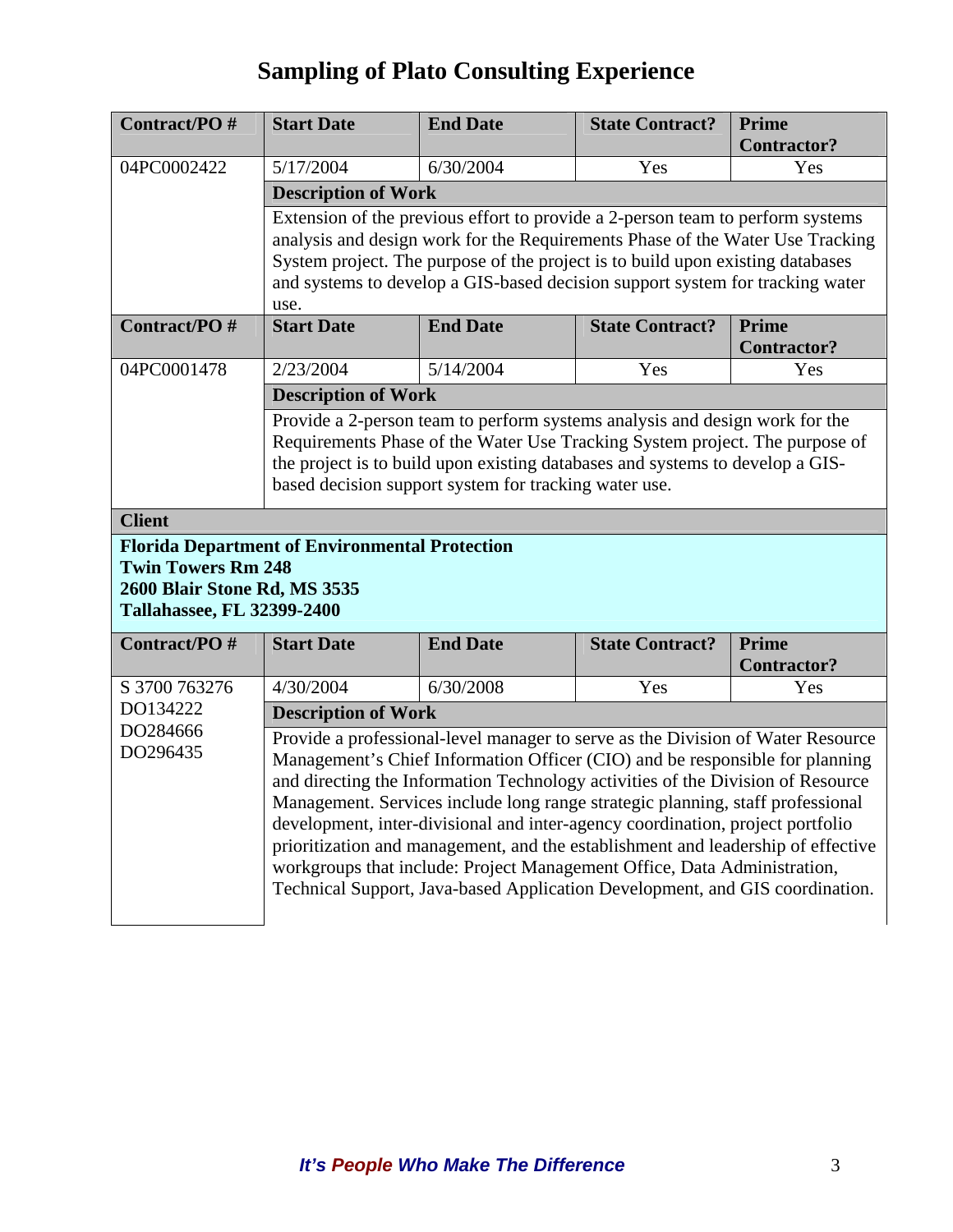| <b>Client</b> |                                                                                                                                                                                                                                                                                                                                                                                                                                                                                                                                                                                                                                                                                                                                                                                                                                                                                                        |                 |                        |                             |  |
|---------------|--------------------------------------------------------------------------------------------------------------------------------------------------------------------------------------------------------------------------------------------------------------------------------------------------------------------------------------------------------------------------------------------------------------------------------------------------------------------------------------------------------------------------------------------------------------------------------------------------------------------------------------------------------------------------------------------------------------------------------------------------------------------------------------------------------------------------------------------------------------------------------------------------------|-----------------|------------------------|-----------------------------|--|
|               | <b>School District of Palm Beach County</b><br>3300 Forest Hill Blvd<br>West Palm Beach, FL 33408                                                                                                                                                                                                                                                                                                                                                                                                                                                                                                                                                                                                                                                                                                                                                                                                      |                 |                        |                             |  |
| Contract/PO#  | <b>End Date</b><br><b>State Contract?</b><br>Prime<br><b>Start Date</b><br><b>Contractor?</b>                                                                                                                                                                                                                                                                                                                                                                                                                                                                                                                                                                                                                                                                                                                                                                                                          |                 |                        |                             |  |
| 0001003027    | 7/30/2006                                                                                                                                                                                                                                                                                                                                                                                                                                                                                                                                                                                                                                                                                                                                                                                                                                                                                              | 2/28/2007       | N <sub>o</sub>         | Yes                         |  |
|               | <b>Description of Work</b>                                                                                                                                                                                                                                                                                                                                                                                                                                                                                                                                                                                                                                                                                                                                                                                                                                                                             |                 |                        |                             |  |
|               | Perform all project management activities for Phase 2 implementation of the<br>PeopleSoft Enterprise Resource Planning (ERP) Financial Management and<br>Human Capital Management applications. Provide leadership and decision<br>making for the School District ERP team as well as leadership of the overall<br>project. Ensure that the project remains on time and in the best interest of the<br>District. Modules to be implemented: ePay, eProfile, eBenefits, Expenses,<br>Strategic Sourcing, eSupplier Connection, Deal Management, Cash<br>Management, Internal Accounts Rework, Minority/Women and Small Business<br>Initiative, Allowing Teachers to Directly Enter Requisitions, Out of Field, Year-<br>end Payroll Processing, Phase I Production Support, PO Rollover Support,<br>Enterprise Performance Management (EPM), ePerformance, Budget Preparation<br>and Request for Leave. |                 |                        |                             |  |
| Contract/PO#  | <b>Start Date</b>                                                                                                                                                                                                                                                                                                                                                                                                                                                                                                                                                                                                                                                                                                                                                                                                                                                                                      | <b>End Date</b> | <b>State Contract?</b> | Prime<br><b>Contractor?</b> |  |
| B-607779      | 1/9/2006                                                                                                                                                                                                                                                                                                                                                                                                                                                                                                                                                                                                                                                                                                                                                                                                                                                                                               | 7/29/2006       | N <sub>o</sub>         | Yes                         |  |
| B-608116      | <b>Description of Work</b>                                                                                                                                                                                                                                                                                                                                                                                                                                                                                                                                                                                                                                                                                                                                                                                                                                                                             |                 |                        |                             |  |
|               | Perform all project management activities for Phase 1 implementation of<br>PeopleSoft Enterprise Resource Planning (ERP) Financial Management and<br>Human Capital Management applications. Provide leadership and decision<br>making for the School District ERP team as well as leadership of the overall<br>project. Ensure that the project remains on time and in the best interest of the<br>District. Financial Management modules implemented: Accounts Payable,<br>Accounts Receivable, Asset Management, Billing, eProcurement/Purchasing,<br>General Ledger, Inventory, Projects and Enterprise Portal. Human Capital<br>Management modules implemented: Benefits Administration, Candidate<br>Gateway, Talent Acquisition Manager, Human Resources, Payroll and Time &<br>Labor.                                                                                                           |                 |                        |                             |  |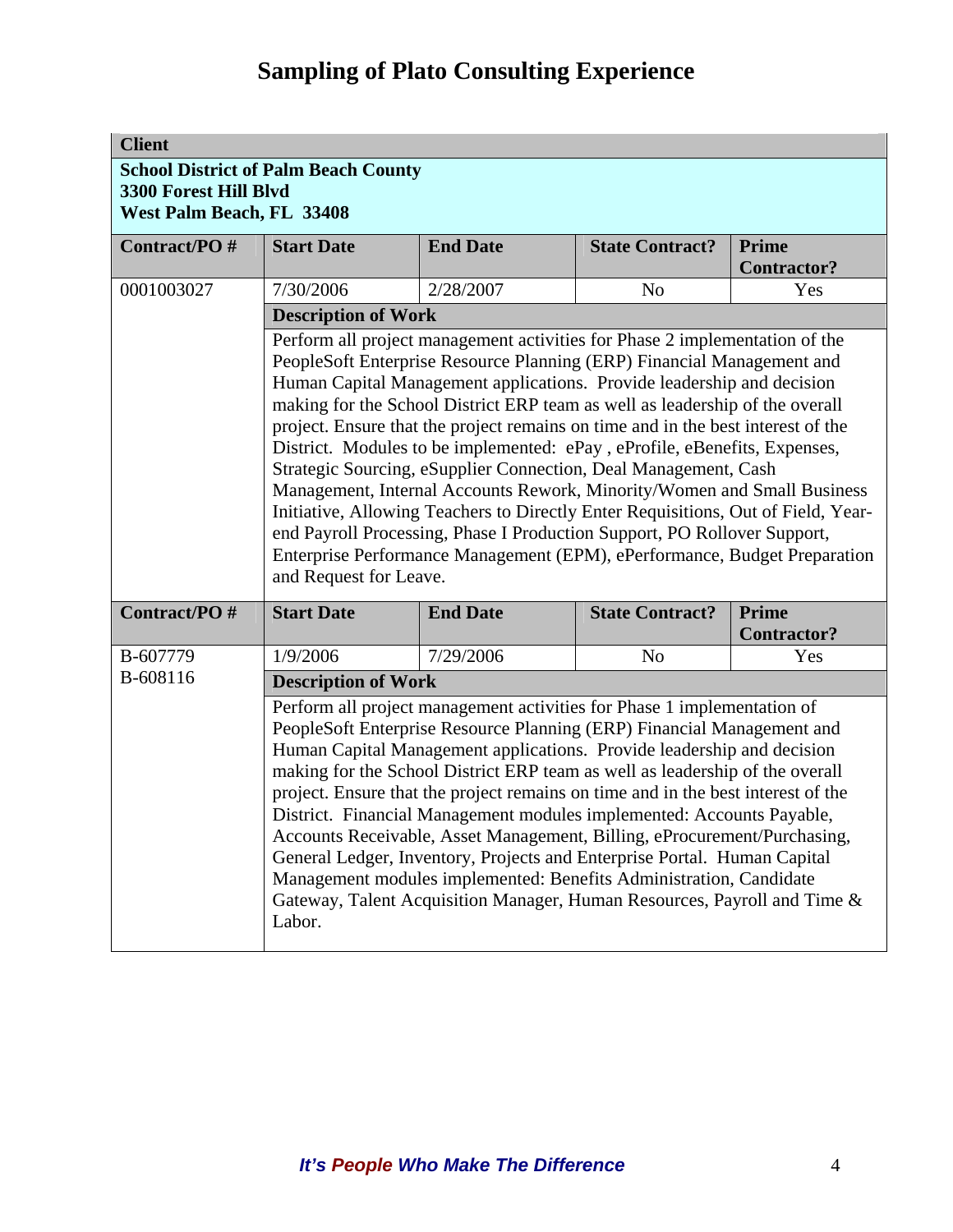| <b>Client</b>                                             |                                                                                                                                               |                                                                                                                                                                                                                                                                                                                                                                                                                 |                        |                                    |  |
|-----------------------------------------------------------|-----------------------------------------------------------------------------------------------------------------------------------------------|-----------------------------------------------------------------------------------------------------------------------------------------------------------------------------------------------------------------------------------------------------------------------------------------------------------------------------------------------------------------------------------------------------------------|------------------------|------------------------------------|--|
|                                                           | <b>School District of Palm Beach County</b>                                                                                                   |                                                                                                                                                                                                                                                                                                                                                                                                                 |                        |                                    |  |
| <b>3300 Forest Hill Blvd</b><br>West Palm Beach, FL 33408 |                                                                                                                                               |                                                                                                                                                                                                                                                                                                                                                                                                                 |                        |                                    |  |
| Contract/PO#                                              | <b>Start Date</b>                                                                                                                             | <b>End Date</b>                                                                                                                                                                                                                                                                                                                                                                                                 | <b>State Contract?</b> | <b>Prime</b>                       |  |
|                                                           |                                                                                                                                               |                                                                                                                                                                                                                                                                                                                                                                                                                 |                        | <b>Contractor?</b>                 |  |
| B-602139                                                  | 8/1/2005                                                                                                                                      | 9/6/2005                                                                                                                                                                                                                                                                                                                                                                                                        | N <sub>o</sub>         | Yes                                |  |
|                                                           | <b>Description of Work</b>                                                                                                                    |                                                                                                                                                                                                                                                                                                                                                                                                                 |                        |                                    |  |
|                                                           |                                                                                                                                               | Assist in the initiating, planning, executing, controlling, and closeout phases of<br>the Online Assessment project. Share knowledge, skills, tools, and techniques to<br>project activities to meet project requirements.                                                                                                                                                                                      |                        |                                    |  |
| Contract/PO#                                              | <b>Start Date</b>                                                                                                                             | <b>End Date</b>                                                                                                                                                                                                                                                                                                                                                                                                 | <b>State Contract?</b> | <b>Prime</b><br><b>Contractor?</b> |  |
| B-502771                                                  | 8/23/2004                                                                                                                                     | 10/22/2004                                                                                                                                                                                                                                                                                                                                                                                                      | N <sub>o</sub>         | Yes                                |  |
|                                                           | <b>Description of Work</b>                                                                                                                    |                                                                                                                                                                                                                                                                                                                                                                                                                 |                        |                                    |  |
|                                                           |                                                                                                                                               | Interim ERP Director for the acquisition and implementation of PeopleSoft.                                                                                                                                                                                                                                                                                                                                      |                        |                                    |  |
| Contract/PO#                                              | <b>Start Date</b>                                                                                                                             | <b>End Date</b>                                                                                                                                                                                                                                                                                                                                                                                                 | <b>State Contract?</b> | <b>Prime</b><br><b>Contractor?</b> |  |
| B-405077                                                  | 9/18/2003                                                                                                                                     | 2/17/2004                                                                                                                                                                                                                                                                                                                                                                                                       | N <sub>o</sub>         | Yes                                |  |
|                                                           | <b>Description of Work</b>                                                                                                                    |                                                                                                                                                                                                                                                                                                                                                                                                                 |                        |                                    |  |
|                                                           |                                                                                                                                               | Technology Advisor to the Chief Operating Officer including leadership in the<br>recruitment and selection of a Chief Technology Officer; in the management of<br>the business system review process and other related duties. Act as Chief<br>Technology Officer until recruitment is complete.                                                                                                                |                        |                                    |  |
| Contract/PO#                                              | <b>Start Date</b>                                                                                                                             | <b>End Date</b>                                                                                                                                                                                                                                                                                                                                                                                                 | <b>State Contract?</b> | <b>Prime</b><br><b>Contractor?</b> |  |
| N-403083                                                  | 8/19/2003                                                                                                                                     | 9/17/2003                                                                                                                                                                                                                                                                                                                                                                                                       | N <sub>o</sub>         | Yes                                |  |
|                                                           | <b>Description of Work</b>                                                                                                                    |                                                                                                                                                                                                                                                                                                                                                                                                                 |                        |                                    |  |
|                                                           |                                                                                                                                               | Technology Advisor to the Chief Operating Officer including leadership in the                                                                                                                                                                                                                                                                                                                                   |                        |                                    |  |
|                                                           | recruitment and selection of a Chief Technology Officer; in the management of<br>the business system review process and other related duties. |                                                                                                                                                                                                                                                                                                                                                                                                                 |                        |                                    |  |
| Contract/PO#                                              | <b>Start Date</b>                                                                                                                             | <b>End Date</b>                                                                                                                                                                                                                                                                                                                                                                                                 | <b>State Contract?</b> | <b>Prime</b><br><b>Contractor?</b> |  |
| B-207295                                                  | 9/4/2001                                                                                                                                      | 10/3/2001                                                                                                                                                                                                                                                                                                                                                                                                       | N <sub>o</sub>         | Yes                                |  |
|                                                           | <b>Description of Work</b>                                                                                                                    |                                                                                                                                                                                                                                                                                                                                                                                                                 |                        |                                    |  |
|                                                           | complete the analysis/assessment.                                                                                                             | Assist the School District in developing an appropriately specific Request For<br>Proposal (RFP) to solicit responses from a firm or firms to do a needs/gap<br>analysis and make a recommendation to satisfy the functional requirements for<br>financial processes, human resources processes and e-mail communications. In<br>addition this effort includes an estimate of time, cost and human resources to |                        |                                    |  |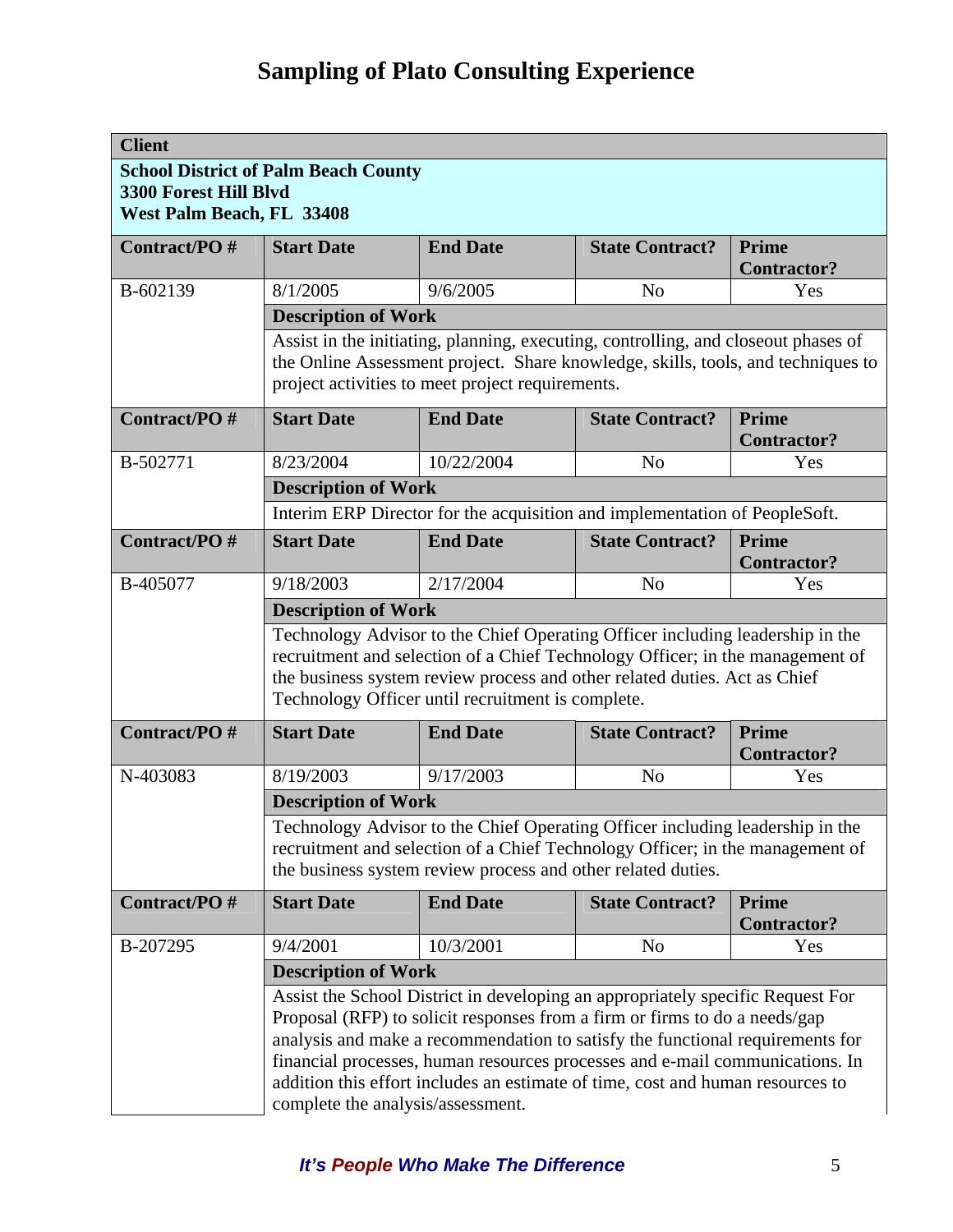| <b>Client</b>                                                               |                            |                                                                                                                                                                                                                                                                                           |                        |                                    |  |
|-----------------------------------------------------------------------------|----------------------------|-------------------------------------------------------------------------------------------------------------------------------------------------------------------------------------------------------------------------------------------------------------------------------------------|------------------------|------------------------------------|--|
| <b>Martin County</b><br>2401 SE Monterey Rd<br><b>Stuart, FL 34996-3397</b> |                            |                                                                                                                                                                                                                                                                                           |                        |                                    |  |
| Contract/PO#                                                                | <b>Start Date</b>          | <b>End Date</b>                                                                                                                                                                                                                                                                           | <b>State Contract?</b> | Prime<br><b>Contractor?</b>        |  |
| P0505433                                                                    | 7/28/2005                  | Open                                                                                                                                                                                                                                                                                      | N <sub>0</sub>         | Yes                                |  |
| P0602325                                                                    | <b>Description of Work</b> |                                                                                                                                                                                                                                                                                           |                        |                                    |  |
|                                                                             |                            | Provide project management and coordination services for the development of<br>the County-wide addressing system and business processes.                                                                                                                                                  |                        |                                    |  |
| <b>Client</b>                                                               |                            |                                                                                                                                                                                                                                                                                           |                        |                                    |  |
| <b>Martin County</b><br>2401 SE Monterey Rd<br><b>Stuart, FL 34996-3397</b> |                            |                                                                                                                                                                                                                                                                                           |                        |                                    |  |
| <b>Contract/PO#</b>                                                         | <b>Start Date</b>          | <b>End Date</b>                                                                                                                                                                                                                                                                           | <b>State Contract?</b> | Prime<br><b>Contractor?</b>        |  |
| P0504234                                                                    | 7/13/2004                  | 9/30/2005                                                                                                                                                                                                                                                                                 | N <sub>o</sub>         | Yes                                |  |
| P0502776                                                                    | <b>Description of Work</b> |                                                                                                                                                                                                                                                                                           |                        |                                    |  |
| P0501758<br>P0404876                                                        | permit.                    | Consulting services to develop a scope, methodology and systems to support the<br>data collection, integration and reporting requirements outlined by the NPDES                                                                                                                           |                        |                                    |  |
| Contract/PO#                                                                | <b>Start Date</b>          | <b>End Date</b>                                                                                                                                                                                                                                                                           | <b>State Contract?</b> | Prime<br><b>Contractor?</b>        |  |
| P0404111                                                                    | 5/19/2004                  | 6/30/2004                                                                                                                                                                                                                                                                                 | N <sub>o</sub>         | Yes                                |  |
|                                                                             | <b>Description of Work</b> |                                                                                                                                                                                                                                                                                           |                        |                                    |  |
|                                                                             | Office of Water Quality.   | Provide web development services for the NPDES/Stormwater requirements and                                                                                                                                                                                                                |                        |                                    |  |
| Contract/PO#                                                                | <b>Start Date</b>          | <b>End Date</b>                                                                                                                                                                                                                                                                           | <b>State Contract?</b> | Prime<br><b>Contractor?</b>        |  |
| P0402747                                                                    | 3/4/2004                   | 5/4/2004                                                                                                                                                                                                                                                                                  | N <sub>0</sub>         | Yes                                |  |
|                                                                             | <b>Description of Work</b> |                                                                                                                                                                                                                                                                                           |                        |                                    |  |
|                                                                             |                            | Provide consulting services to determine the requirements and develop a scope<br>of work for the NPDES/Stormwater master plan web site.                                                                                                                                                   |                        |                                    |  |
| Contract/PO#                                                                | <b>Start Date</b>          | <b>End Date</b>                                                                                                                                                                                                                                                                           | <b>State Contract?</b> | <b>Prime</b><br><b>Contractor?</b> |  |
| P0205271                                                                    | 9/30/2002                  | 5/9/2003                                                                                                                                                                                                                                                                                  | N <sub>0</sub>         | Yes                                |  |
|                                                                             | <b>Description of Work</b> |                                                                                                                                                                                                                                                                                           |                        |                                    |  |
|                                                                             |                            | Provide professional services for the ArcIMS pilot projects. This consists of<br>configuring the ArcIMS development and production environments; developing,<br>configuring and installing the ArcIMS pilot applications; and setting GIS Web<br>Application standards for Martin County. |                        |                                    |  |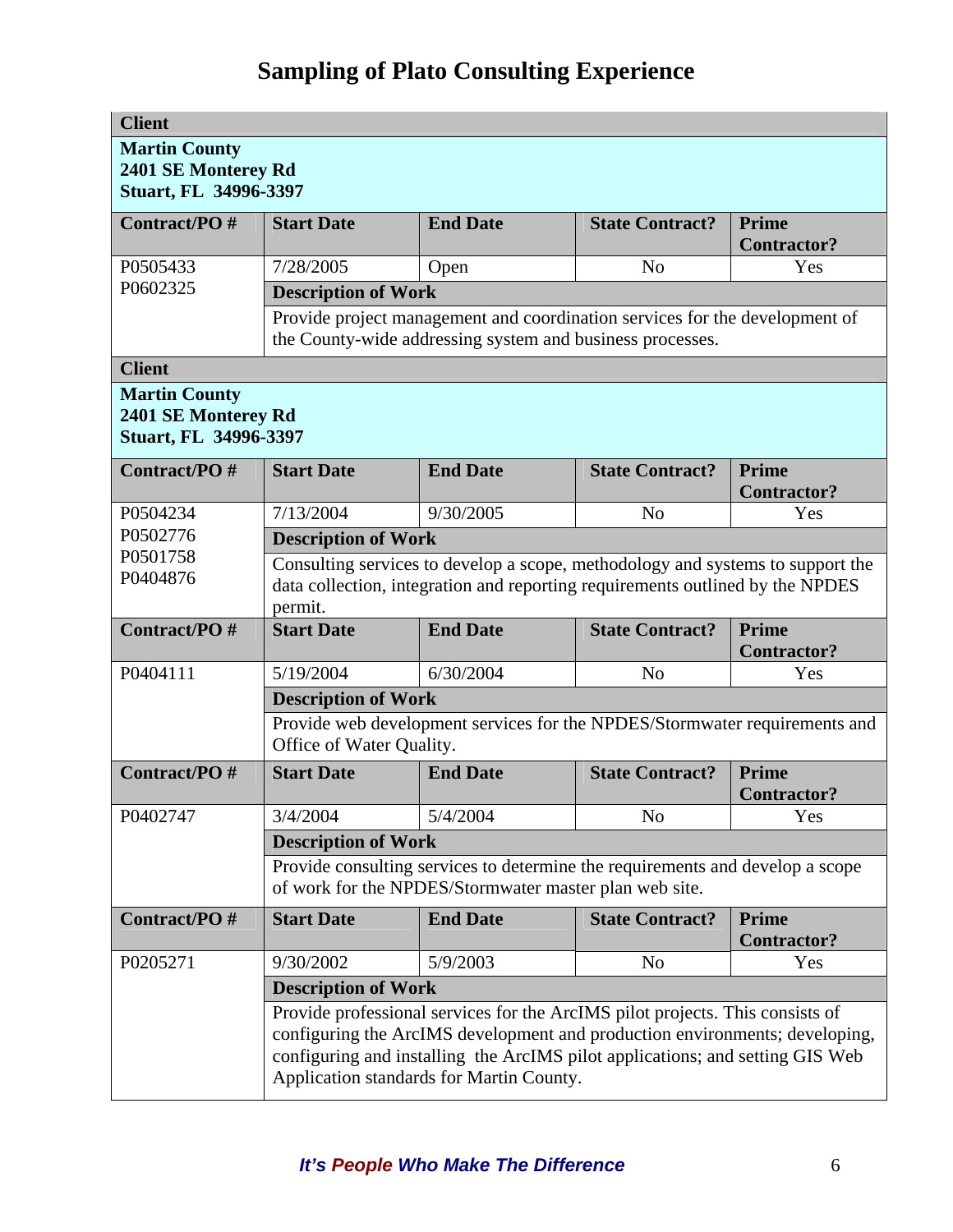| Contract/PO#                                                           | <b>Start Date</b>                                                                                                                                                                                                                                                                                                                                                                                                                                                                                                                                         | <b>End Date</b>                                                                                                                                                                                                                                                                                                                                                                                                                                                                      | <b>State Contract?</b> | <b>Prime</b><br><b>Contractor?</b> |
|------------------------------------------------------------------------|-----------------------------------------------------------------------------------------------------------------------------------------------------------------------------------------------------------------------------------------------------------------------------------------------------------------------------------------------------------------------------------------------------------------------------------------------------------------------------------------------------------------------------------------------------------|--------------------------------------------------------------------------------------------------------------------------------------------------------------------------------------------------------------------------------------------------------------------------------------------------------------------------------------------------------------------------------------------------------------------------------------------------------------------------------------|------------------------|------------------------------------|
| P0002989-C001                                                          | 5/15/2000                                                                                                                                                                                                                                                                                                                                                                                                                                                                                                                                                 | 5/29/2000                                                                                                                                                                                                                                                                                                                                                                                                                                                                            | N <sub>o</sub>         | Yes                                |
|                                                                        | <b>Description of Work</b>                                                                                                                                                                                                                                                                                                                                                                                                                                                                                                                                |                                                                                                                                                                                                                                                                                                                                                                                                                                                                                      |                        |                                    |
|                                                                        | Amended earlier contract to continue the process of improvement and to<br>improve the culture to further enable the mission of the Information Technology<br>Services (ITS) department. Generated and presented a report of findings and<br>recommendations in the areas of involvement, peer solidity, manager support,<br>growth, self-sufficiency, task orientation, work pressure, expectation, control,<br>innovation and physical comfort. The report was accepted and led to a<br>formation of a number of teams to implement the recommendations. |                                                                                                                                                                                                                                                                                                                                                                                                                                                                                      |                        |                                    |
| Contract/PO#                                                           | <b>Start Date</b>                                                                                                                                                                                                                                                                                                                                                                                                                                                                                                                                         | <b>End Date</b>                                                                                                                                                                                                                                                                                                                                                                                                                                                                      | <b>State Contract?</b> | Prime<br><b>Contractor?</b>        |
| P0002989                                                               | 3/10/2000                                                                                                                                                                                                                                                                                                                                                                                                                                                                                                                                                 | 5/14/2000                                                                                                                                                                                                                                                                                                                                                                                                                                                                            | N <sub>o</sub>         | Yes                                |
|                                                                        | <b>Description of Work</b>                                                                                                                                                                                                                                                                                                                                                                                                                                                                                                                                |                                                                                                                                                                                                                                                                                                                                                                                                                                                                                      |                        |                                    |
|                                                                        |                                                                                                                                                                                                                                                                                                                                                                                                                                                                                                                                                           | Facilitate/lead Information Technology (IT) Governance Committee meetings,<br>IT Services Dept. meetings, create agendas, create charter for ITGC and develop<br>project charter template for new projects. Project Charters were placed in use to<br>approve funding for projects and to prioritize what projects would be funded.                                                                                                                                                  |                        |                                    |
| <b>Client</b>                                                          |                                                                                                                                                                                                                                                                                                                                                                                                                                                                                                                                                           |                                                                                                                                                                                                                                                                                                                                                                                                                                                                                      |                        |                                    |
| P.O. Box 24680<br>3301 Gun Club Road<br>West Palm Beach, FL 33416-4680 | <b>South Florida Water Management District</b>                                                                                                                                                                                                                                                                                                                                                                                                                                                                                                            |                                                                                                                                                                                                                                                                                                                                                                                                                                                                                      |                        |                                    |
| Contract/PO#                                                           | <b>Start Date</b>                                                                                                                                                                                                                                                                                                                                                                                                                                                                                                                                         | <b>End Date</b>                                                                                                                                                                                                                                                                                                                                                                                                                                                                      | <b>State Contract?</b> | Prime<br><b>Contractor?</b>        |
| OT050590                                                               | 10/8/2004                                                                                                                                                                                                                                                                                                                                                                                                                                                                                                                                                 | 3/30/2006                                                                                                                                                                                                                                                                                                                                                                                                                                                                            | Yes                    | Yes                                |
|                                                                        | <b>Description of Work</b>                                                                                                                                                                                                                                                                                                                                                                                                                                                                                                                                |                                                                                                                                                                                                                                                                                                                                                                                                                                                                                      |                        |                                    |
|                                                                        | District Leadership Team.                                                                                                                                                                                                                                                                                                                                                                                                                                                                                                                                 | Executive Level Management of Applications Development. Provide project<br>management oversight services of the District's application development<br>projects. This also includes defining and prioritizing application development<br>projects, preparing detailed work plans, developing scopes of work, hiring<br>consultants, forming effective project teams, attending meetings and conferences<br>and preparing/conducting presentations and monthly progress reports to the |                        |                                    |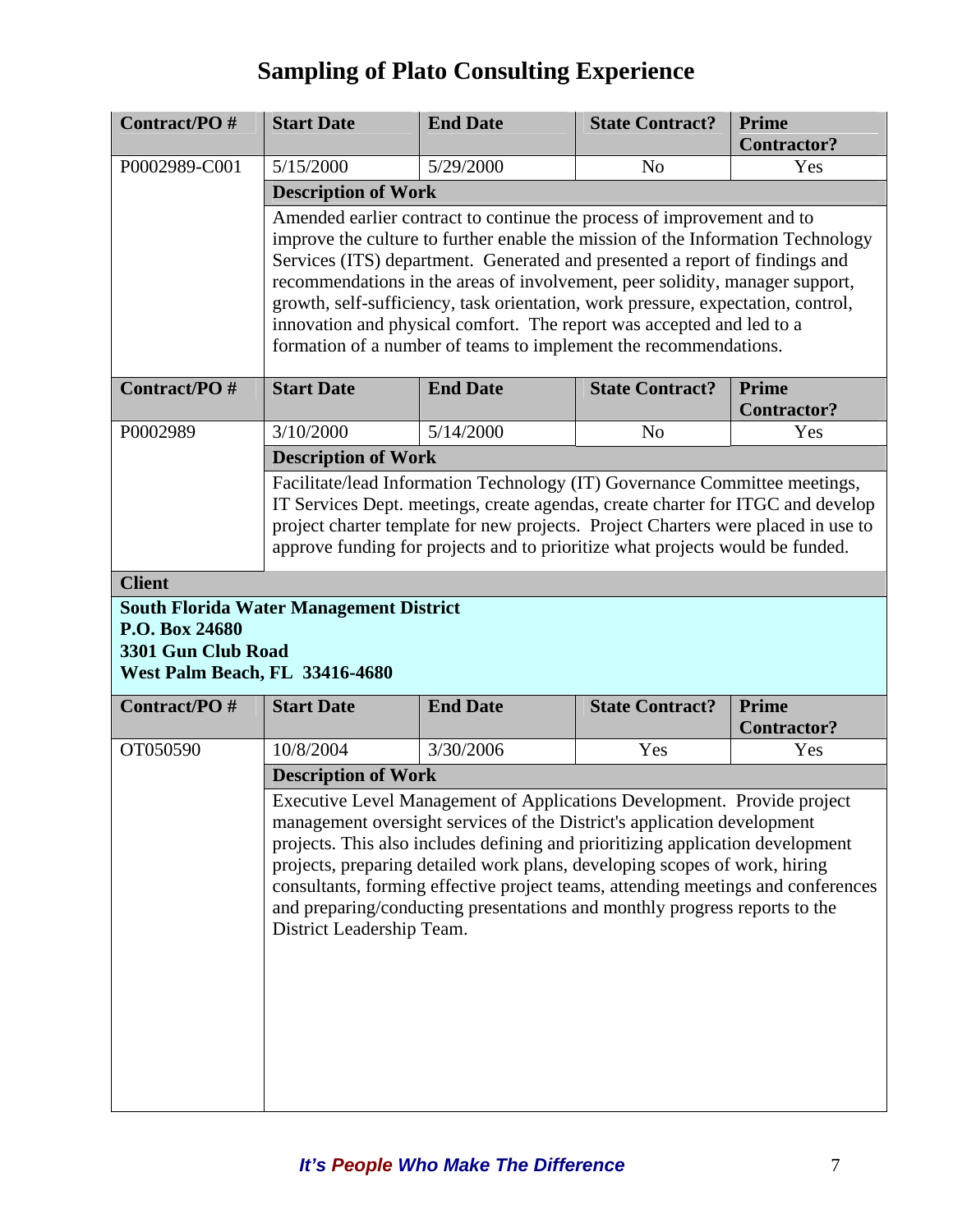| <b>Contract/PO#</b> | <b>Start Date</b>                                                                                                                                                                                                                                                                                                                                                                                                                                                                                         | <b>End Date</b>                                                                                                                                                                                                                                                                                                                   | <b>State Contract?</b> | <b>Prime</b><br><b>Contractor?</b> |  |  |
|---------------------|-----------------------------------------------------------------------------------------------------------------------------------------------------------------------------------------------------------------------------------------------------------------------------------------------------------------------------------------------------------------------------------------------------------------------------------------------------------------------------------------------------------|-----------------------------------------------------------------------------------------------------------------------------------------------------------------------------------------------------------------------------------------------------------------------------------------------------------------------------------|------------------------|------------------------------------|--|--|
| PC P401213          | 1/14/2004                                                                                                                                                                                                                                                                                                                                                                                                                                                                                                 | 3/30/2004                                                                                                                                                                                                                                                                                                                         | N <sub>o</sub>         | Yes                                |  |  |
|                     | <b>Description of Work</b>                                                                                                                                                                                                                                                                                                                                                                                                                                                                                |                                                                                                                                                                                                                                                                                                                                   |                        |                                    |  |  |
|                     | Develop a complete, documented outsourcing program that can be adopted and<br>adapted by the entire District management and leadership team for the purpose<br>of outsourcing non-strategic functions and managing those outsourcing<br>contracts. This also includes developing a procedure to determine what functions<br>are not viable candidates for outsourcing.                                                                                                                                    |                                                                                                                                                                                                                                                                                                                                   |                        |                                    |  |  |
| Contract/PO#        | <b>Start Date</b><br><b>End Date</b><br><b>Prime</b><br><b>State Contract?</b><br><b>Contractor?</b>                                                                                                                                                                                                                                                                                                                                                                                                      |                                                                                                                                                                                                                                                                                                                                   |                        |                                    |  |  |
| OT040676            | 10/2/2003                                                                                                                                                                                                                                                                                                                                                                                                                                                                                                 | 9/30/2004                                                                                                                                                                                                                                                                                                                         | N <sub>o</sub>         | Yes                                |  |  |
|                     | <b>Description of Work</b>                                                                                                                                                                                                                                                                                                                                                                                                                                                                                |                                                                                                                                                                                                                                                                                                                                   |                        |                                    |  |  |
|                     | Provide project management and coordination services such as defining and<br>prioritizing application development projects, preparing detailed work plans,<br>developing scopes of work, hiring consultants, forming effective project teams,<br>attending meetings and conferences and preparing/conducting presentations and<br>monthly progress reports to the District Leadership Team. Act as Chief<br>Information Officer (CIO) during recruitment of a new CIO and assist with the<br>recruitment. |                                                                                                                                                                                                                                                                                                                                   |                        |                                    |  |  |
| Contract/PO#        | <b>Start Date</b>                                                                                                                                                                                                                                                                                                                                                                                                                                                                                         | <b>End Date</b>                                                                                                                                                                                                                                                                                                                   | <b>State Contract?</b> | <b>Prime</b><br><b>Contractor?</b> |  |  |
| PC P303010          | 9/2/2003                                                                                                                                                                                                                                                                                                                                                                                                                                                                                                  | 10/30/2003                                                                                                                                                                                                                                                                                                                        | N <sub>o</sub>         | Yes                                |  |  |
|                     | <b>Description of Work</b>                                                                                                                                                                                                                                                                                                                                                                                                                                                                                |                                                                                                                                                                                                                                                                                                                                   |                        |                                    |  |  |
|                     | Facilitation services for the Regional Simulation Model development effort.<br>This includes review of documents, meeting with modelers to prepare for the<br>workshop, facilitation of the workshop and preparation of a final report<br>including a summary of the discussions and a schedule of tasks necessary to<br>complete the Regional Simulation Model.                                                                                                                                          |                                                                                                                                                                                                                                                                                                                                   |                        |                                    |  |  |
| Contract/PO#        | <b>Start Date</b>                                                                                                                                                                                                                                                                                                                                                                                                                                                                                         | <b>End Date</b>                                                                                                                                                                                                                                                                                                                   | <b>State Contract?</b> | <b>Prime</b><br><b>Contractor?</b> |  |  |
| PC P303196          | 9/17/2003                                                                                                                                                                                                                                                                                                                                                                                                                                                                                                 | 11/12/2003                                                                                                                                                                                                                                                                                                                        | N <sub>0</sub>         | Yes                                |  |  |
|                     | <b>Description of Work</b>                                                                                                                                                                                                                                                                                                                                                                                                                                                                                |                                                                                                                                                                                                                                                                                                                                   |                        |                                    |  |  |
|                     | performed by the department.                                                                                                                                                                                                                                                                                                                                                                                                                                                                              | Review of the Environmental Monitoring and Assessment Department's work,<br>staffing and customer needs to eliminate unnecessary monitoring and the related<br>services which would allow the redirection of staff to other critical understaffed<br>areas of the SFWMD. This includes an analysis of all functions and processes |                        |                                    |  |  |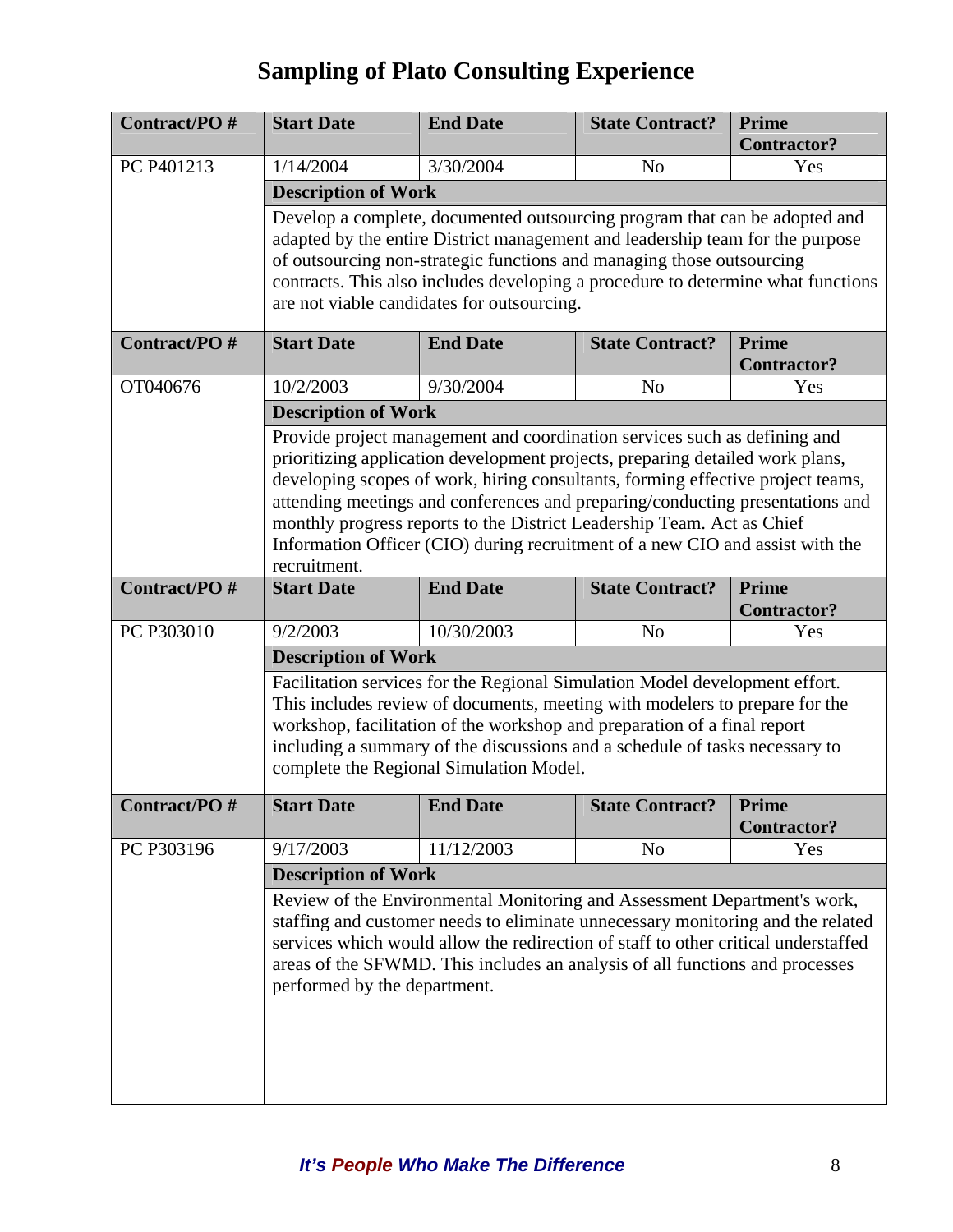| <b>Client</b>                  |                                                                                                                                                                                                                                                                                                                                                                                                                                                                                                                                                                                                                                                                                                                                                          |                                                                                                                                                                                                                                             |                        |                                    |
|--------------------------------|----------------------------------------------------------------------------------------------------------------------------------------------------------------------------------------------------------------------------------------------------------------------------------------------------------------------------------------------------------------------------------------------------------------------------------------------------------------------------------------------------------------------------------------------------------------------------------------------------------------------------------------------------------------------------------------------------------------------------------------------------------|---------------------------------------------------------------------------------------------------------------------------------------------------------------------------------------------------------------------------------------------|------------------------|------------------------------------|
|                                | <b>South Florida Water Management District</b>                                                                                                                                                                                                                                                                                                                                                                                                                                                                                                                                                                                                                                                                                                           |                                                                                                                                                                                                                                             |                        |                                    |
| P.O. Box 24680                 |                                                                                                                                                                                                                                                                                                                                                                                                                                                                                                                                                                                                                                                                                                                                                          |                                                                                                                                                                                                                                             |                        |                                    |
| 3301 Gun Club Road             |                                                                                                                                                                                                                                                                                                                                                                                                                                                                                                                                                                                                                                                                                                                                                          |                                                                                                                                                                                                                                             |                        |                                    |
| West Palm Beach, FL 33416-4680 |                                                                                                                                                                                                                                                                                                                                                                                                                                                                                                                                                                                                                                                                                                                                                          |                                                                                                                                                                                                                                             |                        |                                    |
| Contract/PO#                   | <b>Start Date</b>                                                                                                                                                                                                                                                                                                                                                                                                                                                                                                                                                                                                                                                                                                                                        | <b>End Date</b>                                                                                                                                                                                                                             | <b>State Contract?</b> | Prime<br><b>Contractor?</b>        |
| PC P302368                     | 7/11/2003                                                                                                                                                                                                                                                                                                                                                                                                                                                                                                                                                                                                                                                                                                                                                | 8/23/2003                                                                                                                                                                                                                                   | Yes                    | Yes                                |
|                                | <b>Description of Work</b>                                                                                                                                                                                                                                                                                                                                                                                                                                                                                                                                                                                                                                                                                                                               |                                                                                                                                                                                                                                             |                        |                                    |
|                                | Evaluate the "cradle to grave" data management effort within the Environmental<br>Monitoring & Assessment Department and the Electronic Support and Data<br>Acquisition Division of the Information Technology Department. The data<br>management functions and processes will be evaluated to assess: the<br>effectiveness of each function and process, the staffing level associated with<br>each function and process, potential functions for additional outsourcing and the<br>effectiveness of contract management. Recommendations will be formulated on<br>an effective organizational structure, staffing levels for each function and<br>process, and contract management.                                                                    |                                                                                                                                                                                                                                             |                        |                                    |
|                                |                                                                                                                                                                                                                                                                                                                                                                                                                                                                                                                                                                                                                                                                                                                                                          |                                                                                                                                                                                                                                             |                        |                                    |
| Contract/PO#                   | <b>Start Date</b>                                                                                                                                                                                                                                                                                                                                                                                                                                                                                                                                                                                                                                                                                                                                        | <b>End Date</b>                                                                                                                                                                                                                             | <b>State Contract?</b> | Prime                              |
|                                |                                                                                                                                                                                                                                                                                                                                                                                                                                                                                                                                                                                                                                                                                                                                                          |                                                                                                                                                                                                                                             |                        | <b>Contractor?</b>                 |
| PC P301255                     | 3/6/2003                                                                                                                                                                                                                                                                                                                                                                                                                                                                                                                                                                                                                                                                                                                                                 | 9/30/2003                                                                                                                                                                                                                                   | Yes                    | Yes                                |
|                                | <b>Description of Work</b>                                                                                                                                                                                                                                                                                                                                                                                                                                                                                                                                                                                                                                                                                                                               |                                                                                                                                                                                                                                             |                        |                                    |
|                                | Develop CERP Environmental Data Management Plan. This includes the<br>following activities: 1) lead, coordinate and participate in the development of the<br>CERP Science and Engineering Data Management Implementation Plan; 2)<br>participate on the CERP Data Management Project Delivery Team; 3)<br>coordinate and participate in the revisions to the CERP Data Management Plan;<br>4) participate on the CERP Zone User Steering Committee; participate in the<br>FY04/FY05 budget development process; oversee and direct SFWMD<br>contractors; 5) act as District liaison with U.S. Army Corps of Engineers and<br>other agencies on CERP S&E data management-related matters; and 6) manage,<br>control and report on all project activities. |                                                                                                                                                                                                                                             |                        |                                    |
| Contract/PO#                   | <b>Start Date</b>                                                                                                                                                                                                                                                                                                                                                                                                                                                                                                                                                                                                                                                                                                                                        | <b>End Date</b>                                                                                                                                                                                                                             | <b>State Contract?</b> | <b>Prime</b><br><b>Contractor?</b> |
| PC P300617                     | 12/10/2002                                                                                                                                                                                                                                                                                                                                                                                                                                                                                                                                                                                                                                                                                                                                               | 4/17/2003                                                                                                                                                                                                                                   | N <sub>o</sub>         | Yes                                |
|                                | <b>Description of Work</b>                                                                                                                                                                                                                                                                                                                                                                                                                                                                                                                                                                                                                                                                                                                               |                                                                                                                                                                                                                                             |                        |                                    |
|                                |                                                                                                                                                                                                                                                                                                                                                                                                                                                                                                                                                                                                                                                                                                                                                          | Develop a Strategic Hydrologic Modeling Plan that includes an assessment of<br>the current state of modeling at the District, identification of future needs for<br>modeling, and a strategic plan for modeling for the next 10 - 15 years. |                        |                                    |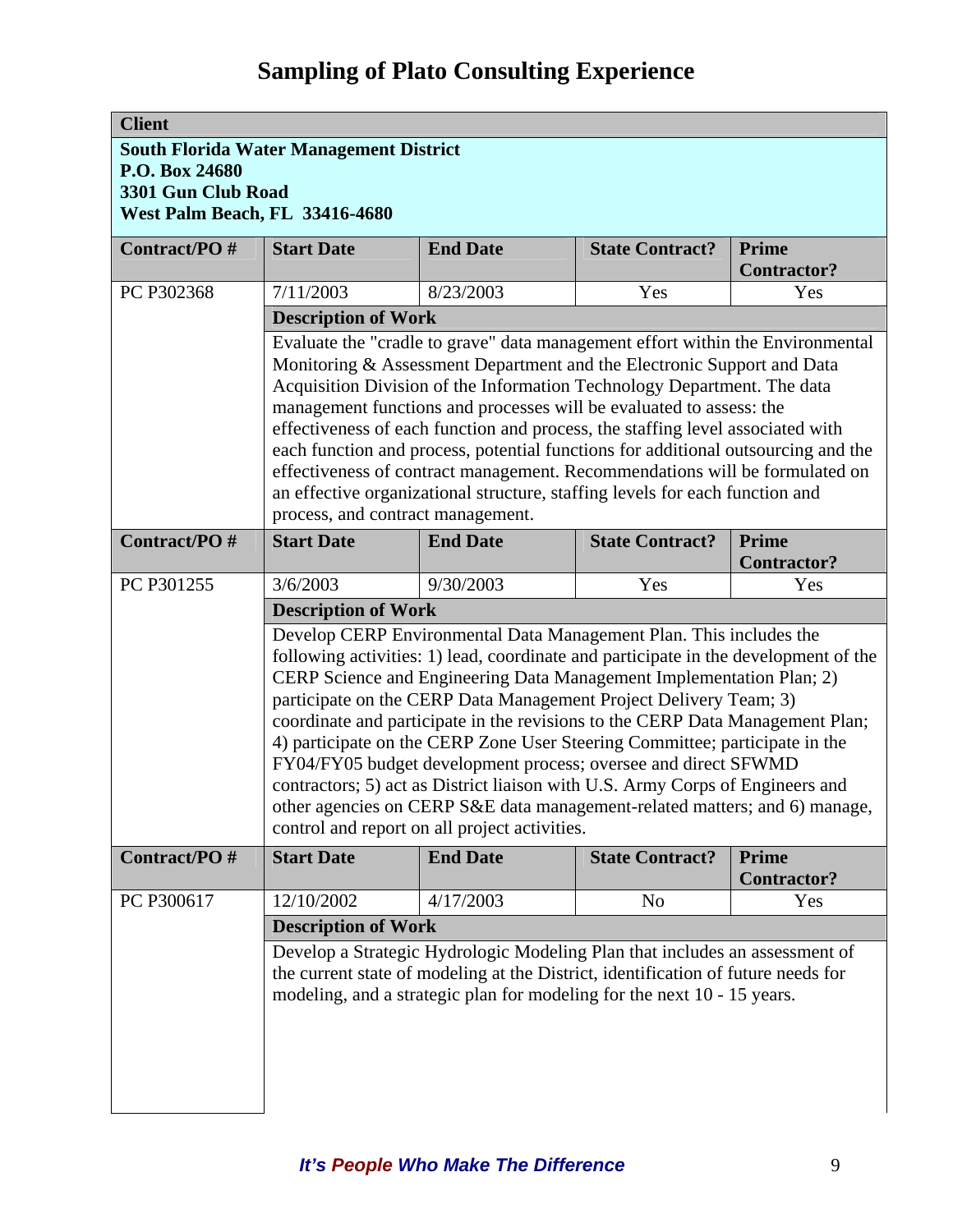| <b>Client</b>                                                                                                                                                                                             |                                                                                                                                                                                   |                                                                                                                                                                                                                                            |                        |                                    |  |
|-----------------------------------------------------------------------------------------------------------------------------------------------------------------------------------------------------------|-----------------------------------------------------------------------------------------------------------------------------------------------------------------------------------|--------------------------------------------------------------------------------------------------------------------------------------------------------------------------------------------------------------------------------------------|------------------------|------------------------------------|--|
| <b>Marion County Property Appraiser</b><br><b>PO Box 486</b><br>Ocala, FL 34478-0486                                                                                                                      |                                                                                                                                                                                   |                                                                                                                                                                                                                                            |                        |                                    |  |
| Contract/PO#                                                                                                                                                                                              | <b>Start Date</b>                                                                                                                                                                 | <b>End Date</b>                                                                                                                                                                                                                            | <b>State Contract?</b> | Prime<br><b>Contractor?</b>        |  |
| 05-029                                                                                                                                                                                                    | 2/11/2005                                                                                                                                                                         | 3/25/2005                                                                                                                                                                                                                                  | N <sub>0</sub>         | Yes                                |  |
|                                                                                                                                                                                                           | <b>Description of Work</b>                                                                                                                                                        |                                                                                                                                                                                                                                            |                        |                                    |  |
|                                                                                                                                                                                                           | Consulting services to assess the efficiency and effectiveness of the Information<br>Technology department and provide findings and recommendations to the<br>Property Appraiser. |                                                                                                                                                                                                                                            |                        |                                    |  |
| <b>Client</b>                                                                                                                                                                                             |                                                                                                                                                                                   |                                                                                                                                                                                                                                            |                        |                                    |  |
| <b>255 North Wilson Avenue</b><br><b>Bartow, FL 33830</b>                                                                                                                                                 | <b>Polk County Property Appraiser's Office</b>                                                                                                                                    |                                                                                                                                                                                                                                            |                        |                                    |  |
| Contract/PO#                                                                                                                                                                                              | <b>Start Date</b>                                                                                                                                                                 | <b>End Date</b>                                                                                                                                                                                                                            | <b>State Contract?</b> | Prime<br><b>Contractor?</b>        |  |
| $N/A$ (sub-                                                                                                                                                                                               | 3/2/2004                                                                                                                                                                          | 3/31/2004                                                                                                                                                                                                                                  | N <sub>o</sub>         | N <sub>0</sub>                     |  |
| contract)                                                                                                                                                                                                 | <b>Description of Work</b>                                                                                                                                                        |                                                                                                                                                                                                                                            |                        |                                    |  |
|                                                                                                                                                                                                           | improving service levels to customers.                                                                                                                                            | Perform an assessment of the Information Technology Department (ITD) and<br>develop a report of findings and recommendations for improving the reliability<br>and availability of IT resources, improving the effectiveness of the ITD and |                        |                                    |  |
| <b>Client</b>                                                                                                                                                                                             |                                                                                                                                                                                   |                                                                                                                                                                                                                                            |                        |                                    |  |
| 4049 Reid St.<br>Palatka, FL 32717                                                                                                                                                                        | <b>St. Johns River Water Management District</b>                                                                                                                                  |                                                                                                                                                                                                                                            |                        |                                    |  |
| <b>Contract/PO#</b>                                                                                                                                                                                       | <b>Start Date</b>                                                                                                                                                                 | <b>End Date</b>                                                                                                                                                                                                                            | <b>State Contract?</b> | <b>Prime</b><br><b>Contractor?</b> |  |
| P039787                                                                                                                                                                                                   | 10/20/2005                                                                                                                                                                        | 9/30/2006                                                                                                                                                                                                                                  | Yes                    | Yes                                |  |
|                                                                                                                                                                                                           | <b>Description of Work</b>                                                                                                                                                        |                                                                                                                                                                                                                                            |                        |                                    |  |
|                                                                                                                                                                                                           | (Regulatory database) applications.                                                                                                                                               | Design and develop training materials and conduct training on the GRS                                                                                                                                                                      |                        |                                    |  |
| Contract/PO#                                                                                                                                                                                              | <b>Start Date</b>                                                                                                                                                                 | <b>End Date</b>                                                                                                                                                                                                                            | <b>State Contract?</b> | <b>Prime</b><br><b>Contractor?</b> |  |
| P036353                                                                                                                                                                                                   | 11/14/2003                                                                                                                                                                        | 12/2/2003                                                                                                                                                                                                                                  | N <sub>0</sub>         | Yes                                |  |
|                                                                                                                                                                                                           | <b>Description of Work</b>                                                                                                                                                        |                                                                                                                                                                                                                                            |                        |                                    |  |
| Design and deliver a 1-day Project Management class entitled "Project 2002 for<br>PCS". This custom class covers how to use MS Project 2002 in conjunction with<br>the District's Project Control System. |                                                                                                                                                                                   |                                                                                                                                                                                                                                            |                        |                                    |  |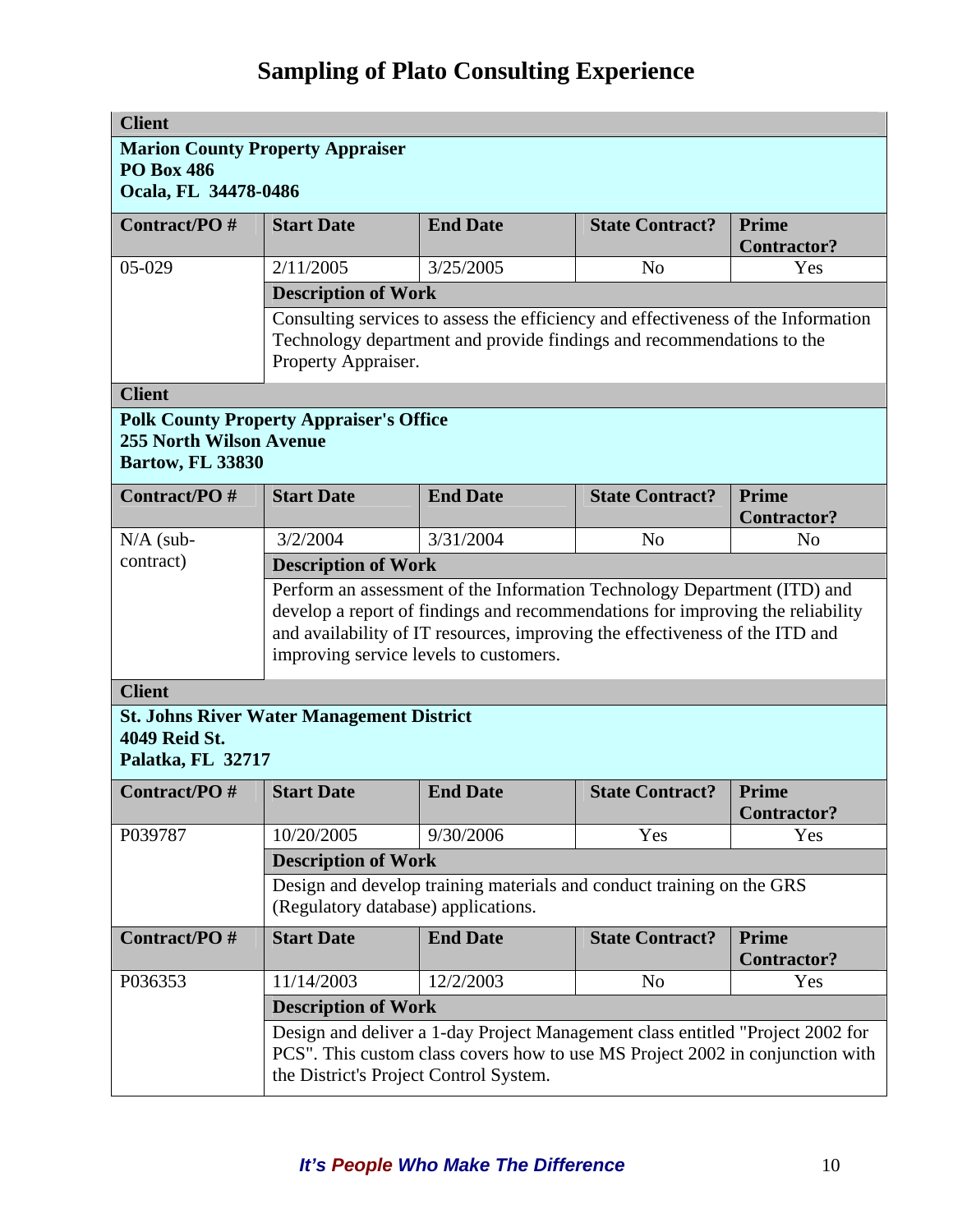| Contract/PO#                       | <b>Start Date</b>                                                                                                                                                                                                                                                                                                                                                                                                                                          | <b>End Date</b>                                                              | <b>State Contract?</b> | <b>Prime</b><br><b>Contractor?</b> |  |  |
|------------------------------------|------------------------------------------------------------------------------------------------------------------------------------------------------------------------------------------------------------------------------------------------------------------------------------------------------------------------------------------------------------------------------------------------------------------------------------------------------------|------------------------------------------------------------------------------|------------------------|------------------------------------|--|--|
| P035107                            | 5/30/2003                                                                                                                                                                                                                                                                                                                                                                                                                                                  | 10/31/2003                                                                   | N <sub>o</sub>         | Yes                                |  |  |
| P035993                            | <b>Description of Work</b>                                                                                                                                                                                                                                                                                                                                                                                                                                 |                                                                              |                        |                                    |  |  |
|                                    |                                                                                                                                                                                                                                                                                                                                                                                                                                                            | Design and deliver two 4-day Project Management Professional (PMP) Exam      |                        |                                    |  |  |
|                                    |                                                                                                                                                                                                                                                                                                                                                                                                                                                            | Preparation Workshops focusing on the Project Management Institute's Project |                        |                                    |  |  |
|                                    | Management Body of Knowledge and overall project management definitions,<br>processes and principles.                                                                                                                                                                                                                                                                                                                                                      |                                                                              |                        |                                    |  |  |
| Contract/PO#                       | <b>Start Date</b>                                                                                                                                                                                                                                                                                                                                                                                                                                          | <b>End Date</b>                                                              | <b>State Contract?</b> | Prime<br><b>Contractor?</b>        |  |  |
| SE412RA                            | 10/1/2003<br>9/30/2004<br>N <sub>o</sub><br>Yes                                                                                                                                                                                                                                                                                                                                                                                                            |                                                                              |                        |                                    |  |  |
| Amendment 4                        | <b>Description of Work</b>                                                                                                                                                                                                                                                                                                                                                                                                                                 |                                                                              |                        |                                    |  |  |
|                                    | Provide program and project oversight for fiscal year 2003 - 2004 software<br>development and hardware-related projects. Other assignments covered under<br>this contract include development, administration, compilation and analysis of<br>the results of two information technology customer service surveys, facilitation<br>of inter-agency meetings on e-permitting, business process consulting for<br>document management, and technical writing. |                                                                              |                        |                                    |  |  |
| Contract/PO#                       | <b>Start Date</b>                                                                                                                                                                                                                                                                                                                                                                                                                                          | <b>End Date</b>                                                              | <b>State Contract?</b> | <b>Prime</b><br><b>Contractor?</b> |  |  |
| P035505                            | 8/25/2003                                                                                                                                                                                                                                                                                                                                                                                                                                                  | 9/30/2004                                                                    | No/Yes                 | Yes                                |  |  |
| P035760                            | <b>Description of Work</b>                                                                                                                                                                                                                                                                                                                                                                                                                                 |                                                                              |                        |                                    |  |  |
|                                    | application databases.                                                                                                                                                                                                                                                                                                                                                                                                                                     | Database administrator to provide support and maintenance to the District    |                        |                                    |  |  |
| <b>Client</b>                      |                                                                                                                                                                                                                                                                                                                                                                                                                                                            |                                                                              |                        |                                    |  |  |
| 4049 Reid St.<br>Palatka, FL 32717 | <b>St. Johns River Water Management District</b>                                                                                                                                                                                                                                                                                                                                                                                                           |                                                                              |                        |                                    |  |  |
| Contract/PO#                       | <b>Start Date</b>                                                                                                                                                                                                                                                                                                                                                                                                                                          | <b>End Date</b>                                                              | <b>State Contract?</b> | Prime<br><b>Contractor?</b>        |  |  |
| P034348                            | 1/30/2003                                                                                                                                                                                                                                                                                                                                                                                                                                                  | 3/15/2003                                                                    | Yes                    | Yes                                |  |  |
|                                    | <b>Description of Work</b>                                                                                                                                                                                                                                                                                                                                                                                                                                 |                                                                              |                        |                                    |  |  |
|                                    | Conduct a Desktop Systems Analysis to include an analysis of: existing systems<br>and software requirements, costs to maintain existing systems for 3 years, and<br>total cost of ownership to replace desktop systems based on an expected 3-year<br>life. Develop written report and presentation for budget.                                                                                                                                            |                                                                              |                        |                                    |  |  |
| Contract/PO#                       | <b>Start Date</b>                                                                                                                                                                                                                                                                                                                                                                                                                                          | <b>End Date</b>                                                              | <b>State Contract?</b> | <b>Prime</b><br><b>Contractor?</b> |  |  |
| P034303                            | 1/27/2003                                                                                                                                                                                                                                                                                                                                                                                                                                                  | 5/30/2003                                                                    | Yes                    | Yes                                |  |  |
|                                    | <b>Description of Work</b>                                                                                                                                                                                                                                                                                                                                                                                                                                 |                                                                              |                        |                                    |  |  |
|                                    | Database administrator to provide support and maintenance to the District<br>application databases.                                                                                                                                                                                                                                                                                                                                                        |                                                                              |                        |                                    |  |  |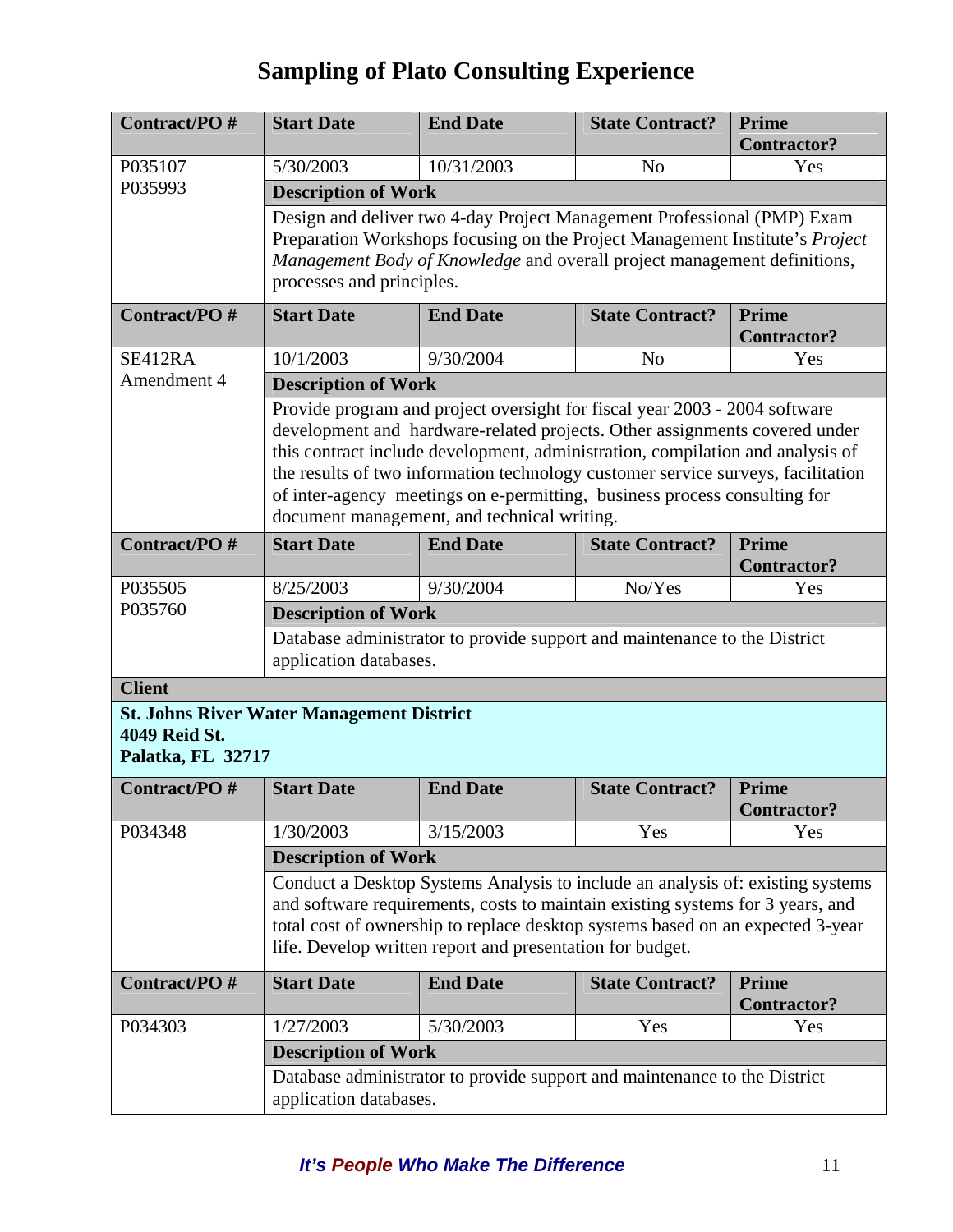| Contract/PO#                                                                           | <b>Start Date</b>                                                                                                                                                                                                                                                                                                                                   | <b>End Date</b>                                                                                               | <b>State Contract?</b> | <b>Prime</b><br><b>Contractor?</b> |  |  |
|----------------------------------------------------------------------------------------|-----------------------------------------------------------------------------------------------------------------------------------------------------------------------------------------------------------------------------------------------------------------------------------------------------------------------------------------------------|---------------------------------------------------------------------------------------------------------------|------------------------|------------------------------------|--|--|
| SE412RA                                                                                | 10/1/2002                                                                                                                                                                                                                                                                                                                                           | 9/30/2003                                                                                                     | N <sub>o</sub>         | Yes                                |  |  |
| Amendment 3                                                                            | <b>Description of Work</b>                                                                                                                                                                                                                                                                                                                          |                                                                                                               |                        |                                    |  |  |
|                                                                                        | Provide program and project oversight for fiscal year 2002 - 2003 software<br>development and hardware-related projects. Other assignments covered under<br>this contract include development, administration, compilation and analysis of<br>the results of two information technology customer service surveys and a<br>computer training survey. |                                                                                                               |                        |                                    |  |  |
| Contract/PO#                                                                           | <b>End Date</b><br><b>Prime</b><br><b>Start Date</b><br><b>State Contract?</b><br><b>Contractor?</b>                                                                                                                                                                                                                                                |                                                                                                               |                        |                                    |  |  |
| P033018                                                                                | 8/20/2002                                                                                                                                                                                                                                                                                                                                           | 9/23/2002                                                                                                     | N <sub>o</sub>         | Yes                                |  |  |
| P033234                                                                                | <b>Description of Work</b>                                                                                                                                                                                                                                                                                                                          |                                                                                                               |                        |                                    |  |  |
|                                                                                        |                                                                                                                                                                                                                                                                                                                                                     | Report enhancements and corrections for the Project Control System.<br>Languages/tools used: Oracle, Actuate. |                        |                                    |  |  |
| Contract/PO#                                                                           | <b>Start Date</b>                                                                                                                                                                                                                                                                                                                                   | <b>End Date</b>                                                                                               | <b>State Contract?</b> | Prime<br><b>Contractor?</b>        |  |  |
| P032570                                                                                | 6/17/2002                                                                                                                                                                                                                                                                                                                                           | 10/25/2002                                                                                                    | Yes                    | Yes                                |  |  |
|                                                                                        | <b>Description of Work</b>                                                                                                                                                                                                                                                                                                                          |                                                                                                               |                        |                                    |  |  |
|                                                                                        | Oracle database development for the Adaptive Management System project.<br>Includes the analysis and design of an ecological database and extracting data<br>from the Hydrometeorologic, Water Quality, Well Construction and Water Use<br>databases into a data warehouse for use by scientific modelers.                                          |                                                                                                               |                        |                                    |  |  |
| Contract/PO#                                                                           | <b>Start Date</b>                                                                                                                                                                                                                                                                                                                                   | <b>End Date</b>                                                                                               | <b>State Contract?</b> | Prime<br><b>Contractor?</b>        |  |  |
| P032440                                                                                | 6/3/2002                                                                                                                                                                                                                                                                                                                                            | 9/30/2002                                                                                                     | Yes                    | Yes                                |  |  |
|                                                                                        | <b>Description of Work</b>                                                                                                                                                                                                                                                                                                                          |                                                                                                               |                        |                                    |  |  |
|                                                                                        | Database development for the Image Management project. Languages/tools<br>used: Oracle, OpenRoad, and image management tools to capture and integrate<br>images into the Permitting database.                                                                                                                                                       |                                                                                                               |                        |                                    |  |  |
| <b>Client</b>                                                                          |                                                                                                                                                                                                                                                                                                                                                     |                                                                                                               |                        |                                    |  |  |
| <b>St. Johns River Water Management District</b><br>4049 Reid St.<br>Palatka, FL 32717 |                                                                                                                                                                                                                                                                                                                                                     |                                                                                                               |                        |                                    |  |  |
| Contract/PO#                                                                           | <b>Start Date</b>                                                                                                                                                                                                                                                                                                                                   | <b>End Date</b>                                                                                               | <b>State Contract?</b> | <b>Prime</b><br><b>Contractor?</b> |  |  |
| P031965                                                                                | 3/25/2002                                                                                                                                                                                                                                                                                                                                           | 9/25/2002                                                                                                     | Yes                    | Yes                                |  |  |
|                                                                                        | <b>Description of Work</b>                                                                                                                                                                                                                                                                                                                          |                                                                                                               |                        |                                    |  |  |
|                                                                                        | Oracle, JDeveloper, Discoverer.                                                                                                                                                                                                                                                                                                                     | Database development for the Land Resources project. Languages/tools used:                                    |                        |                                    |  |  |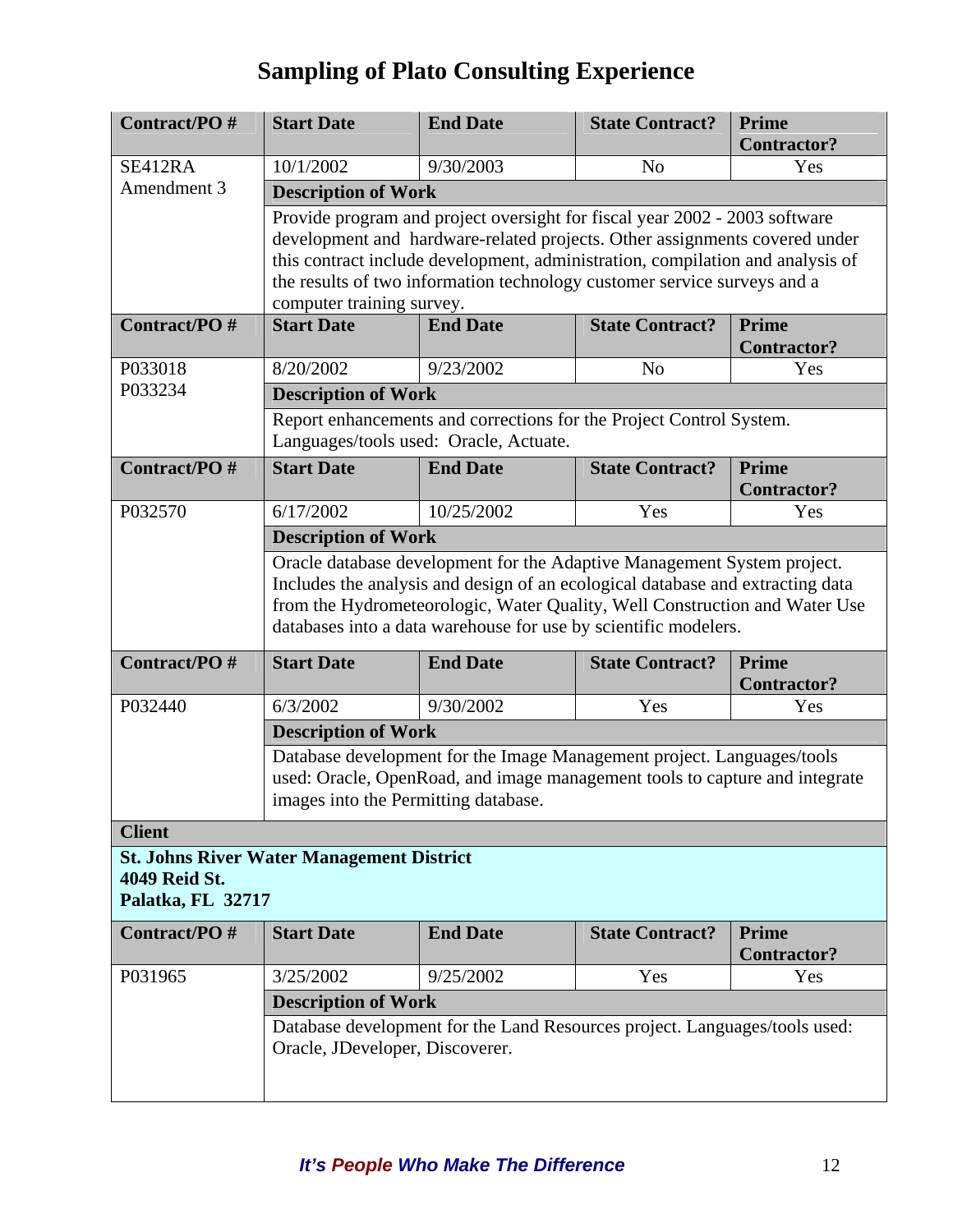| Contract/PO#                        | <b>Start Date</b>                                                                                                                                                                                                                                                                                                                                                                                                                                                                                                            | <b>End Date</b> | <b>State Contract?</b> | <b>Prime</b><br><b>Contractor?</b> |  |  |
|-------------------------------------|------------------------------------------------------------------------------------------------------------------------------------------------------------------------------------------------------------------------------------------------------------------------------------------------------------------------------------------------------------------------------------------------------------------------------------------------------------------------------------------------------------------------------|-----------------|------------------------|------------------------------------|--|--|
| P031732                             | 2/25/2002                                                                                                                                                                                                                                                                                                                                                                                                                                                                                                                    | 4/26/2002       | Yes                    | Yes                                |  |  |
|                                     | <b>Description of Work</b>                                                                                                                                                                                                                                                                                                                                                                                                                                                                                                   |                 |                        |                                    |  |  |
|                                     | Provide on-site Oracle database administration services such as performance<br>tuning, auditing, creation of disaster recovery procedures and other database<br>administration services as requested.                                                                                                                                                                                                                                                                                                                        |                 |                        |                                    |  |  |
| Contract/PO#                        | <b>Start Date</b>                                                                                                                                                                                                                                                                                                                                                                                                                                                                                                            | <b>End Date</b> | <b>State Contract?</b> | <b>Prime</b><br><b>Contractor?</b> |  |  |
| P031592                             | 2/11/2002                                                                                                                                                                                                                                                                                                                                                                                                                                                                                                                    | 6/11/2002       | N <sub>o</sub>         | Yes                                |  |  |
|                                     | <b>Description of Work</b>                                                                                                                                                                                                                                                                                                                                                                                                                                                                                                   |                 |                        |                                    |  |  |
|                                     | Perform examination of the market place to determine whether viable third-party<br>solutions exist as a replacement for HYDRON hydrologic data management<br>system.                                                                                                                                                                                                                                                                                                                                                         |                 |                        |                                    |  |  |
| Contract/PO#                        | <b>Start Date</b>                                                                                                                                                                                                                                                                                                                                                                                                                                                                                                            | <b>End Date</b> | <b>State Contract?</b> | <b>Prime</b><br><b>Contractor?</b> |  |  |
| P031075                             | 11/26/2001                                                                                                                                                                                                                                                                                                                                                                                                                                                                                                                   | 2/23/2002       | Yes                    | Yes                                |  |  |
| P031436<br>P031591                  | <b>Description of Work</b>                                                                                                                                                                                                                                                                                                                                                                                                                                                                                                   |                 |                        |                                    |  |  |
|                                     | Software development, Oracle database design and report development for the<br>Conservation Easement project. Programming languages/reporting tools used:<br><b>JAVA</b> and Actuate.                                                                                                                                                                                                                                                                                                                                        |                 |                        |                                    |  |  |
| Contract/PO#                        | <b>Start Date</b>                                                                                                                                                                                                                                                                                                                                                                                                                                                                                                            | <b>End Date</b> | <b>State Contract?</b> | <b>Prime</b><br><b>Contractor?</b> |  |  |
| SE412RA                             | 10/1/2001                                                                                                                                                                                                                                                                                                                                                                                                                                                                                                                    | 10/31/2002      | N <sub>o</sub>         | Yes                                |  |  |
| Amendments $1 &e$<br>$\overline{2}$ | <b>Description of Work</b>                                                                                                                                                                                                                                                                                                                                                                                                                                                                                                   |                 |                        |                                    |  |  |
|                                     | Provide program and project oversight for fiscal year 2001 - 2002 software<br>development projects and also hardware-related projects. Other assignments<br>covered under this contract include development, administration, compilation<br>and analysis of the results of two information technology customer service<br>surveys and a computer training survey, as well as the research/development of<br>the justification to migrate from Lotus Notes to Microsoft Exchange and data<br>migration from Ingres to Oracle. |                 |                        |                                    |  |  |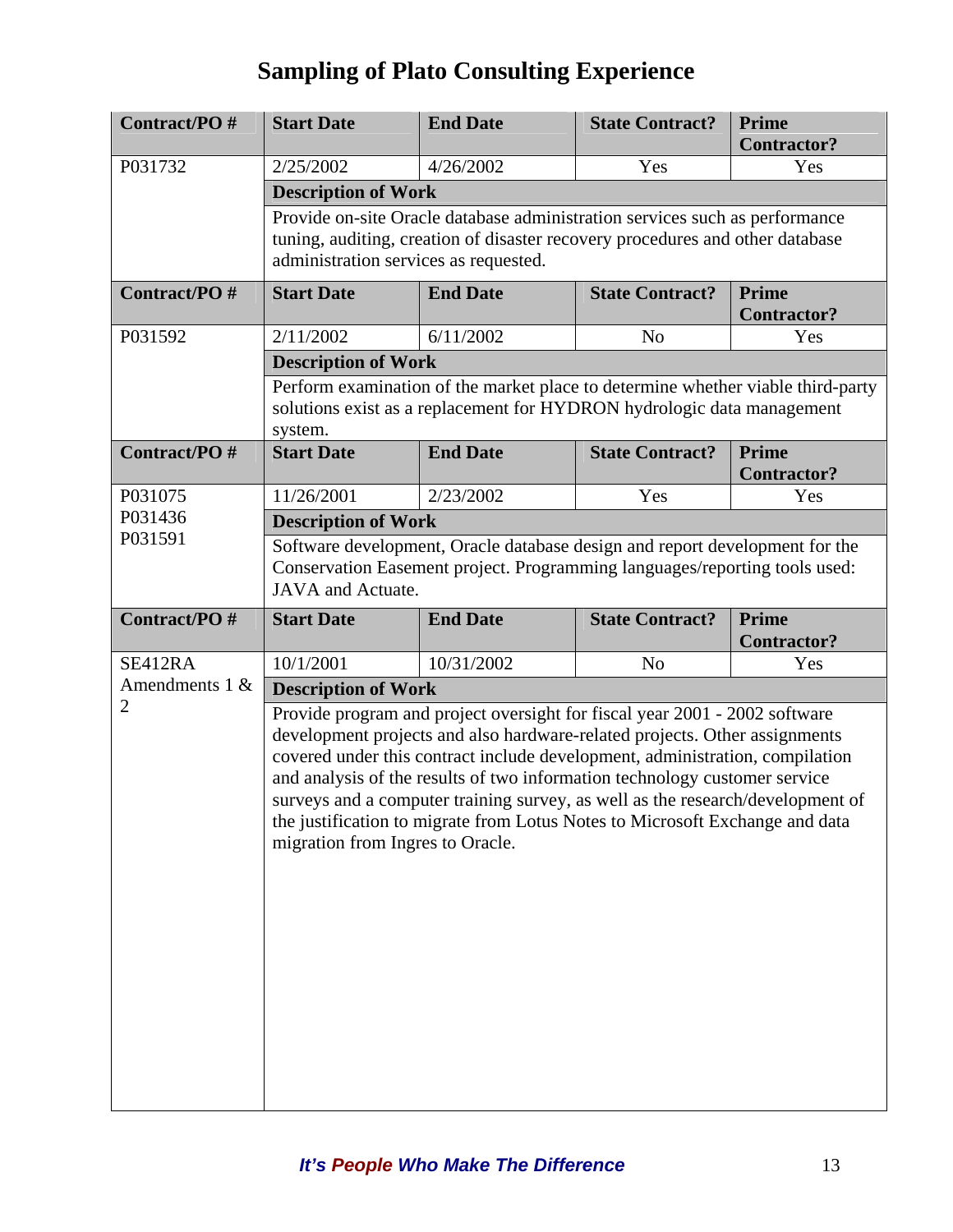| <b>Client</b>                                    |                                                                                                                                                                                                                                                                                                                    |                                                                                                                                                           |                        |                           |  |  |  |  |
|--------------------------------------------------|--------------------------------------------------------------------------------------------------------------------------------------------------------------------------------------------------------------------------------------------------------------------------------------------------------------------|-----------------------------------------------------------------------------------------------------------------------------------------------------------|------------------------|---------------------------|--|--|--|--|
| <b>St. Johns River Water Management District</b> |                                                                                                                                                                                                                                                                                                                    |                                                                                                                                                           |                        |                           |  |  |  |  |
| 4049 Reid St.                                    |                                                                                                                                                                                                                                                                                                                    |                                                                                                                                                           |                        |                           |  |  |  |  |
| Palatka, FL 32717                                |                                                                                                                                                                                                                                                                                                                    |                                                                                                                                                           |                        |                           |  |  |  |  |
| Contract/PO#                                     | <b>Start Date</b>                                                                                                                                                                                                                                                                                                  | <b>End Date</b>                                                                                                                                           | <b>State Contract?</b> | <b>Prime</b>              |  |  |  |  |
|                                                  |                                                                                                                                                                                                                                                                                                                    |                                                                                                                                                           |                        | <b>Contractor?</b>        |  |  |  |  |
| SE412RA                                          | 11/1/2000                                                                                                                                                                                                                                                                                                          | 10/31/2001                                                                                                                                                | N <sub>o</sub>         | Yes                       |  |  |  |  |
|                                                  | <b>Description of Work</b>                                                                                                                                                                                                                                                                                         |                                                                                                                                                           |                        |                           |  |  |  |  |
|                                                  |                                                                                                                                                                                                                                                                                                                    | Responsible for hiring and firing contractors and providing program and full                                                                              |                        |                           |  |  |  |  |
|                                                  |                                                                                                                                                                                                                                                                                                                    | cycle project oversight for the following software development projects:                                                                                  |                        |                           |  |  |  |  |
|                                                  | Environmental Resource Permitting and Compliance, Consumptive Use<br>Permitting and Compliance, Integrated and Web-based GIS Front End to both<br>the Environmental Resource Permitting and Consumptive Use Permitting                                                                                             |                                                                                                                                                           |                        |                           |  |  |  |  |
|                                                  |                                                                                                                                                                                                                                                                                                                    |                                                                                                                                                           |                        |                           |  |  |  |  |
|                                                  | applications, Evaluation and Selection of Data Retrieval Tools, Water Use                                                                                                                                                                                                                                          |                                                                                                                                                           |                        |                           |  |  |  |  |
|                                                  | application, Water Quality application, Hydro Meteorologic database and<br>Station Header module. The approved budget was \$1,947,376. The projects<br>within the program were completed on schedule and within budget. As a result<br>of this success, the agency negotiated with Plato Consulting to perform the |                                                                                                                                                           |                        |                           |  |  |  |  |
|                                                  |                                                                                                                                                                                                                                                                                                                    |                                                                                                                                                           |                        |                           |  |  |  |  |
|                                                  |                                                                                                                                                                                                                                                                                                                    |                                                                                                                                                           |                        |                           |  |  |  |  |
|                                                  |                                                                                                                                                                                                                                                                                                                    |                                                                                                                                                           |                        |                           |  |  |  |  |
|                                                  | similar services for additional projects in fiscal year 2001 - 2002.                                                                                                                                                                                                                                               |                                                                                                                                                           |                        |                           |  |  |  |  |
| Contract/PO#                                     | <b>Start Date</b>                                                                                                                                                                                                                                                                                                  | <b>End Date</b>                                                                                                                                           | <b>State Contract?</b> | <b>Prime</b>              |  |  |  |  |
| P026704                                          | 10/1/2000                                                                                                                                                                                                                                                                                                          | 10/31/2000                                                                                                                                                | N <sub>o</sub>         | <b>Contractor?</b><br>Yes |  |  |  |  |
|                                                  |                                                                                                                                                                                                                                                                                                                    |                                                                                                                                                           |                        |                           |  |  |  |  |
|                                                  | <b>Description of Work</b>                                                                                                                                                                                                                                                                                         |                                                                                                                                                           |                        |                           |  |  |  |  |
|                                                  | Developed a high level work plan for eight software projects that were to be<br>initiated and completed within the fiscal year October 1, 2000 to September 30,                                                                                                                                                    |                                                                                                                                                           |                        |                           |  |  |  |  |
|                                                  | 2001. The work plan was presented to and approved by the Governing Board.<br>The total amount of contractual funds approved for these projects was<br>\$1,947,376. Developed a report and cost benefit analysis comparing the Ingres                                                                               |                                                                                                                                                           |                        |                           |  |  |  |  |
|                                                  |                                                                                                                                                                                                                                                                                                                    |                                                                                                                                                           |                        |                           |  |  |  |  |
|                                                  |                                                                                                                                                                                                                                                                                                                    |                                                                                                                                                           |                        |                           |  |  |  |  |
|                                                  |                                                                                                                                                                                                                                                                                                                    | DBMS with the Oracle DBMS. This was presented to the Governing Board. As<br>a result the Governing Board approved a three year migration plan from Ingres |                        |                           |  |  |  |  |
|                                                  | to Oracle at a total cost of \$1,272,117. The migration effort was completed                                                                                                                                                                                                                                       |                                                                                                                                                           |                        |                           |  |  |  |  |
|                                                  | ahead of schedule in March, 2002.                                                                                                                                                                                                                                                                                  |                                                                                                                                                           |                        |                           |  |  |  |  |
| Contract/PO#                                     | <b>Start Date</b>                                                                                                                                                                                                                                                                                                  | <b>End Date</b>                                                                                                                                           | <b>State Contract?</b> | <b>Prime</b>              |  |  |  |  |
|                                                  |                                                                                                                                                                                                                                                                                                                    |                                                                                                                                                           |                        | <b>Contractor?</b>        |  |  |  |  |
| P025769                                          | 8/11/2000                                                                                                                                                                                                                                                                                                          | 9/30/2000                                                                                                                                                 | N <sub>o</sub>         | Yes                       |  |  |  |  |
|                                                  | <b>Description of Work</b>                                                                                                                                                                                                                                                                                         |                                                                                                                                                           |                        |                           |  |  |  |  |
|                                                  | Formalize the creation of the Information Technology Steering Committee to                                                                                                                                                                                                                                         |                                                                                                                                                           |                        |                           |  |  |  |  |
|                                                  | provide Policy level guidance on all information technology activities.                                                                                                                                                                                                                                            |                                                                                                                                                           |                        |                           |  |  |  |  |
|                                                  | Developed a project prioritization and ranking criteria to determine which                                                                                                                                                                                                                                         |                                                                                                                                                           |                        |                           |  |  |  |  |
|                                                  | projects should be initiated and completed in order of criticality to the agency.<br>The Information Technology Steering Committee is still in existence and the                                                                                                                                                   |                                                                                                                                                           |                        |                           |  |  |  |  |
|                                                  | prioritization criteria was used to rank projects.                                                                                                                                                                                                                                                                 |                                                                                                                                                           |                        |                           |  |  |  |  |
| Contract/PO#                                     | <b>Start Date</b>                                                                                                                                                                                                                                                                                                  | <b>End Date</b>                                                                                                                                           | <b>State Contract?</b> | <b>Prime</b>              |  |  |  |  |